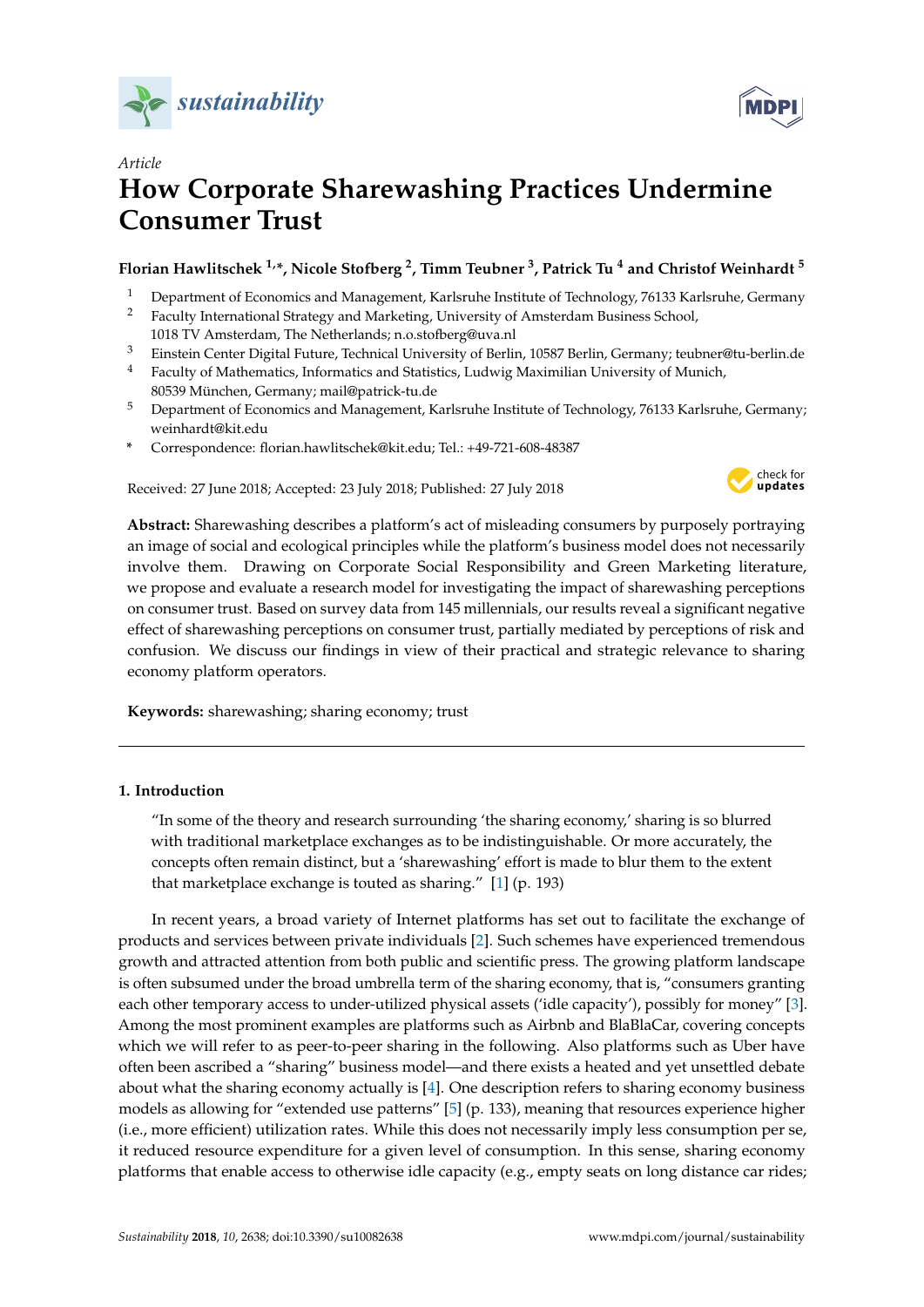BlaBlaCar) have the potential to save resources and hence may contribute to the UN's 12th Sustainable Development Goal (Responsible Consumption and Production [\[6\]](#page-12-5)).

It is hence not surprising that, on the one hand, the sharing economy enjoys a positive and sustainability-related image [\[7\]](#page-12-6). Consequently, different types of sharing practices are perceived as a promising way of consumption that may drive a transition towards sustainability [\[8\]](#page-12-7). On the other hand, critics argue that many profit-oriented "sharing" models should rather be characterized as *pseudo-sharing* or not as sharing at all [\[9\]](#page-12-8). Consumer perceptions of how businesses use the notion of sharing are hence of utmost interest to both researchers and practitioners in the fields green marketing, corporate social responsibility (CSR) and correspondingly to corporate sustainability [\[10\]](#page-12-9). So far, the potential dual role of CSR reporting, either for signaling social and environmental performance or for manipulating consumer perceptions of firms' concerns about social and environmental issues through greenwashing, has been extensively discussed [\[11\]](#page-12-10). However, the positioning of companies under the sharing economy umbrella for either signaling or manipulation, has only been sparsely addressed in the literature.

Certain platforms do not "involve any actual *sharing* per se" [\[12\]](#page-12-11), and hence falsely claim and market themselves to be part of an idealistic sharing movement [\[4\]](#page-12-3). The press coined this aspect of peer-to-peer platforms as *sharewashing* [\[12\]](#page-12-11). In this sense, sharewashing is a mash-up based on the terms sharing and greenwashing [\[13\]](#page-12-12). Drawing on the greenwashing definition applied by Parguel et al. [\[14\]](#page-12-13), sharewashing can be defined as a platform operator's efforts of misleading consumers by purposely portraying an image of social and ecological principles while the platform's business model is actually centered around delivering utilitarian value. Other scholars employ similar conceptions. Light and Miskelly [\[15\]](#page-13-0), for instance, describe sharewashing as using "the language of sharing  $[\dots]$  to promote new modes of selling"(p. 49). Netter [\[16\]](#page-13-1) refers to sharewashing as a situation in which commercial businesses make use of the positively connoted communal sharing terminology "to masquerade their intentions" (p. 11). In a similar vein, Huang [\[17\]](#page-13-2) suggested "wewashing" for organizations that "refer to renting and selling services as sharing and/or use terms like community in misleading ways." The term sharewashing was also used by Tu [\[18\]](#page-13-3) and Hawlitschek et al. [\[19\]](#page-13-4) forming the basis of the present article.

While greenwashing has been extensively investigated in the context of corporate communication and marketing [\[20](#page-13-5)[,21\]](#page-13-6), scientific literature addressing the issue of sharewashing is scarce. Importantly, platform operators presumably make use of sharewashing (deliberately or unconsciously) to blur the commercial character of their platforms [\[22\]](#page-13-7) in an attempt to improve brand image, attract customers, and hence, to increase revenues [\[1\]](#page-12-0). Recent literature, however, has pointed out that such efforts may be wasted since often consumers simply do not seek sustainability or sense of community.

Based on the literature on greenwashing [\[20\]](#page-13-5), we provide first evidence that beyond marketing budget misallocation, sharewashing practices can also undermine consumer trust towards the associated platform, which can be defined as the consumers' willingness to depend on a platform based on the beliefs or expectation resulting from its credibility, benevolence, and ability associated with environmental and social performance [\[23,](#page-13-8)[24\]](#page-13-9). Trust, however, is deemed as one of, if not the most important factor for companies operating in the realm of peer-to-peer platforms [\[25–](#page-13-10)[27\]](#page-13-11). Moreover, consumer trust towards the platform operator was found to exert important transfer effects onto trusting beliefs among providers and consumers on the platform [\[28,](#page-13-12)[29\]](#page-13-13). Our study thus focuses on the following research question: How does the perception of sharewashing impact consumer trust?

The contribution of our work is twofold. First, drawing on extant research on CSR and greenwashing, we provide a concise definition and description of the sharewashing phenomenon. Second, we shed light on how consumer perceptions of sharewashing undermine consumer trust through the pathways of confusion and perceptions of risk. In doing so, we extend the growing body of literature on trust in the sharing economy and shed light on a thus far barely discussed antecedent of trust [\[25](#page-13-10)[–27,](#page-13-11)[30–](#page-13-14)[32\]](#page-13-15).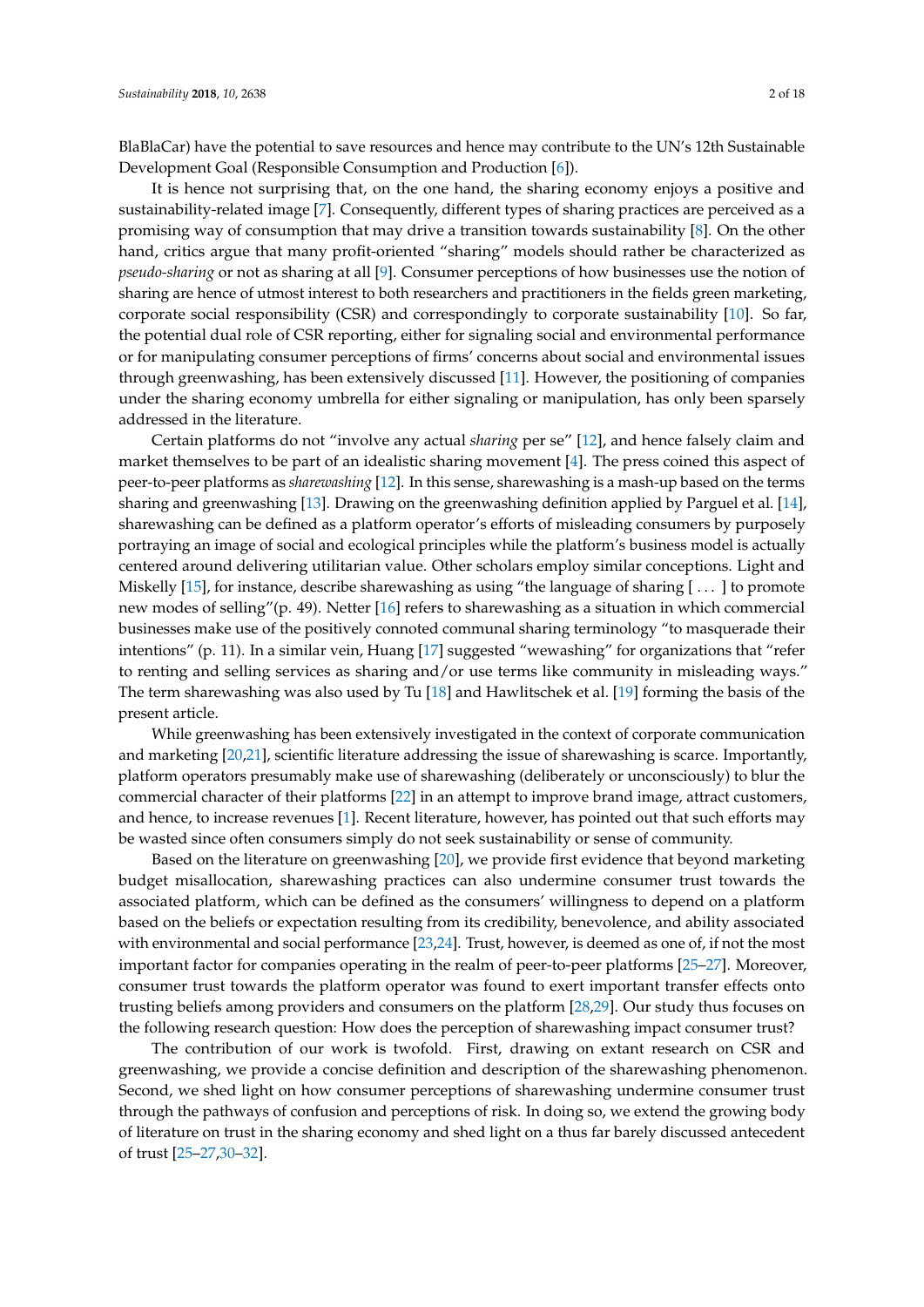#### **2. Theoretical Background**

#### *2.1. Sustainability in the Sharing Economy*

One of the earliest appearances of the notion of sustainability in its current connotation dates back to Meadows et al.'s [\[33\]](#page-13-16) seminal work describing "The Limits to Growth", in which the authors sketch out a desirable state of ecological and economic stability that is "sustainable far into the future" (p. 24). In their 2005 World Summit, the United Nation General Assembly (UNGA) identified "economic development, social development and environmental protection" as the main objectives of sustainable development [\[34\]](#page-13-17) (p. 12). These goals are also known as the three pillars of sustainability.

The sharing economy is often associated with a novel and sustainable way of consumption. Heinrichs [\[35\]](#page-13-18), for instance, describes it as a "potential new pathway to sustainability" (p. 228) and especially environmental and social aspects are emphasized. One line of argumentation is that many products are underutilized, and thus, their life span often falls short of their actual technical potential [\[36\]](#page-13-19). In this regard, the French National Institute of Statistics and Economic Studies (INSEE) found that shareable goods account for 25 percent of the average French household budget and for one third of the household waste [\[37\]](#page-13-20). Sharing and redistribution practices of these products could extend their usage lifetime towards their technical lifetime, resulting in positive environmental impacts such as reduction of energy consumption and waste [\[37\]](#page-13-20). With regard to the social dimension, sharing-based consumption models enable opportunities to increase social interactions, to meet new people, to engage with others, and thus, to build social capital [\[38](#page-13-21)[,39\]](#page-13-22). In this sense, a majority of the 78 percent of sharing-acquainted adults agrees that the sharing economy can build stronger communities [\[40\]](#page-14-0). In line with Böcker and Meelen [\[41\]](#page-14-1), we refer to sustainability in the three dimensions of economic, environmental, and social sustainability. Importantly, the actual impact of the sharing economy in these dimensions largely depends on the specific design and use of a particular platform. Murillo et al. [\[42\]](#page-14-2) raise serious concerns about whether in general, the positive social and environmental claims of sharing platforms should be taken for granted. Especially when platforms are close to the commercial end of the "sharing/exchange continuum," recent research recommends managers to focus on efficiency and utilitarian benefits rather than on efforts of sustainability or social responsibility [\[43\]](#page-14-3) (p. 119).

In the following, we provide a brief overview of relevant literature on greenwashing and corporate social responsibility and illustrate motives and potential downsides of greenwashing practices as a theoretical foundation for the concept of sharewashing.

#### *2.2. Corporate Social Responsibility, Greenwashing, and Sharewashing*

Today, CSR reporting represents an integral part of most business activities which is exemplified, for instance, by the fact that the share of S&P companies that published sustainability reports rose from just 20 percent in 2011 to over 80 percent in 2016 [\[44\]](#page-14-4). This also signifies organizations' desire to express their commitment towards sustainability [\[45\]](#page-14-5). Recently, it is argued that CSR may not be a sufficient term and/or business approach and that responsible corporate strategies should consider further dimensions of sustainability such as the businesses' ethical, environmental, cultural, and economic spheres (e.g., through transparency and employee development) [\[46\]](#page-14-6). However, environmental studies show that, whilst corporations might embrace sustainability outwardly, the actual figures remain dire: inequality and poverty do still represent severe problems, and also limiting global warming to no more than  $2 \degree C$  requires substantial enhancements in actions to reduce greenhouse gas emissions [\[47,](#page-14-7)[48\]](#page-14-8). Companies today not only acknowledge that "business as usual" approaches bear the risk of reputational damage, they also understand that the potentially resulting regulation and reduced attractiveness for talent and consumers threaten their long-term survival (e.g., [\[49](#page-14-9)[–51\]](#page-14-10)). However, in practice these insights still fail to positively impact the state of affairs on a larger level [\[45\]](#page-14-5).

An explanation of this disconnect between firms' reporting narratives and their actual policies can be found in the reputational benefits that accrue from corporate responsibility reporting [\[52\]](#page-14-11). Firms have an incentive to exaggerate their role for sustainability and thus enjoy a "reputation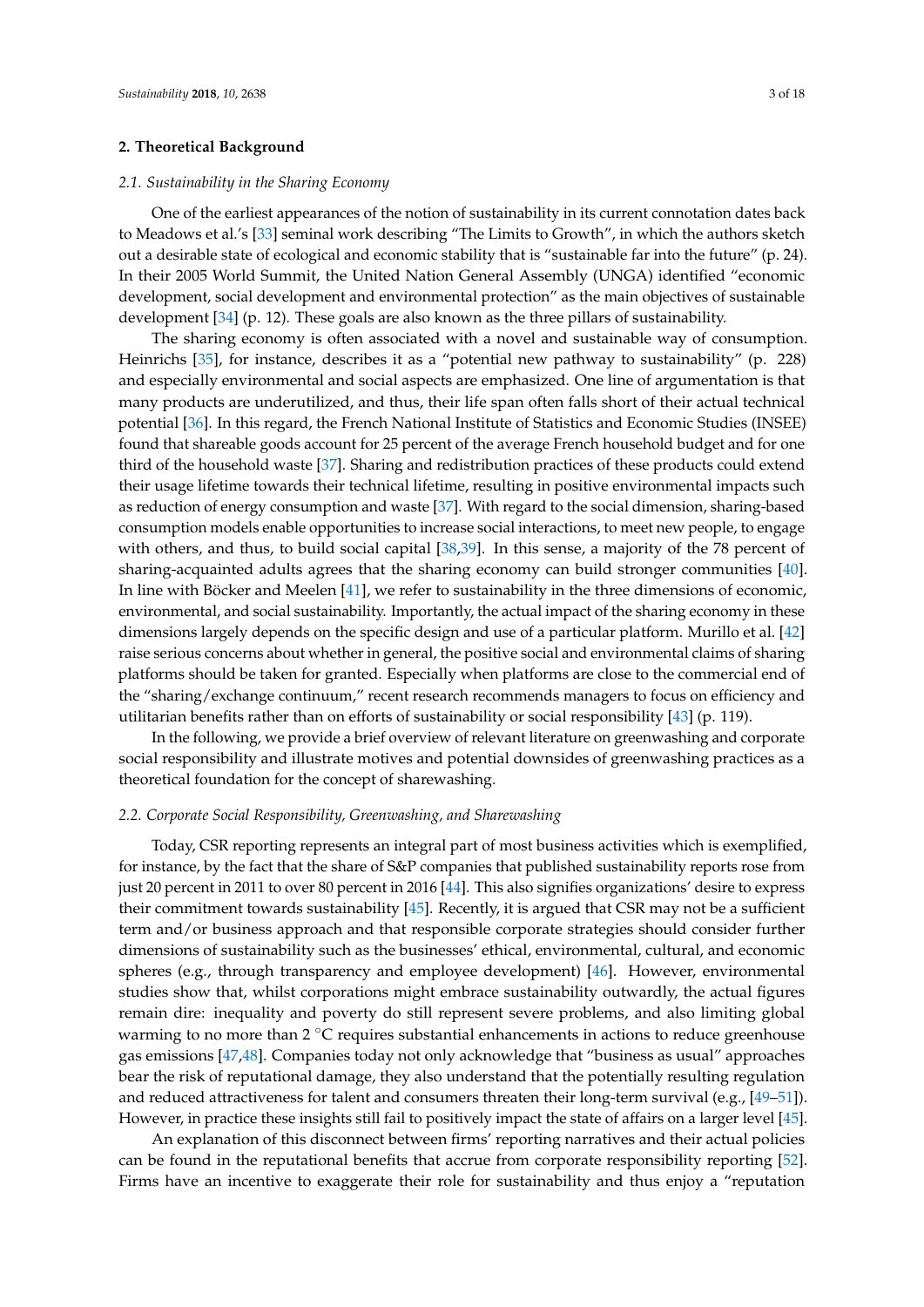that is higher than warranted by [their] actual CR outcomes" [\[52\]](#page-14-11) (p. 543). This gap between green marketing narratives and actual firm policies is referred to as greenwashing, that is, the "disinformation disseminated by an organization so as to present an environmentally responsible public image" [\[53\]](#page-14-12) (p. 673–674). Even though monitoring schemes that publicize firm-level CSR performance exist, gaps between reporting and actual behavior are still possible where companies have the "freedom to fabricate it" [\[54\]](#page-14-13) (p. 182). Moreover, pressure from stakeholders and a lack of legislative requirements facilitate overly positive CSR communication. Managers are thus provided with an incentive to report the good and leave out the bad [\[55\]](#page-14-14). Interested parties have no choice but to trust that the content in CSR reports are objective [\[56\]](#page-14-15). As Rivera et al. [\[57\]](#page-14-16) put it, "purely voluntary initiatives that lack specific performance based standards, third-party oversight, reward exceptional behavior, and/or sanctions for poor performance" (p. 215) are bound to fail. More bluntly put, without transparency and monitoring, self-reported CSR claims are meaningless and aid and abet greenwashing practices [\[53\]](#page-14-12). Without adequate information, it is hard for stakeholders to evaluate the worthiness of CSR claims and to take sustainable reporting into consideration when making decisions [\[53](#page-14-12)[,58\]](#page-14-17). Greenwashing practices have already hampered consumer trust in corporations, with only 20 percent of consumers trusting their environmental claims [\[59\]](#page-14-18).

In view of sharewashing perceptions, there exist distinct parallels and overlaps between the greenwashing practices of large corporations and the claims made by online platforms for sharing. First, the actual social, environmental, and economic impacts of sharing platforms are widely unknown and transparency on the side of the big players is lacking [\[3\]](#page-12-2). To assess their impacts, researchers, monitoring institutions, and governments would need more insight into their data. However, platforms are unwilling to share such data, for instance with reference to their users' privacy [\[60\]](#page-14-19). As a result, claims such as Airbnb [\[61\]](#page-14-20)'s statement to be environmentally more friendly than staying at a hotel are hardly ascertainable. Quite to the opposite, it is argued that rebound effects afford additional consumption [\[62](#page-14-21)[,63\]](#page-14-22). In a similar vein, ride-hailing companies such as Uber have promoted the idea that by reducing reliance on privately owned cars, carbon emissions in urban areas are decreasing [\[64\]](#page-15-0). A recent report, however, demonstrates that car mileage and fuel consumption in New York City have actually increased since 2014 [\[65\]](#page-15-1). Furthermore, Schaller Consulting [\[66\]](#page-15-2) demonstrates that the popularity of these services coincides with an all-time low of subway usage, suggesting that people substitute public transit with ride hailing, which may have attributed to an overall seven percent increase in congestion.

Hence, we argue that while many online platforms are presenting sharing as a core value of their business, in reality the service they offer has little to do with sharing and may also not be perceived as such by well-informed consumers. Habibi et al. [\[67\]](#page-15-3) for example, have demonstrated that platforms differ in their ability to deliver social benefits alongside more utilitarian benefits. One example that the authors elaborate on is Zipcar (a business-to-consumer car sharing scheme in which consumption tends to be anonymous and private). Zipcar users do typically not interact with one-another and view the service similar to renting a hotel room rather than sharing a car within a community of neighbors [\[68\]](#page-15-4). Other examples include platforms that facilitate a service online, such as hiring a taxi through Uber, gaining access to cleaning service through Helpling, or finding a local handy man through Taskrabbit. Whilst these platforms make our lives more convenient, in no way do we expect cleaners to provide this service out of a communal ideal, rather it is an effective way to find new "gigs" on the supply side and labor on the demand side. Not surprisingly, consumers do not view these activities as sharing and have little interest to get to know other users [\[67,](#page-15-3)[68\]](#page-15-4). Yet, some platforms position themselves as "sharing platforms" in order to gain relational benefits from this positive "sharing rhetoric". Thus, we argue that alongside greenwashing, online platforms now engage in a new form of consumer deception through sharewashing, which could potentially be harmful to the sharing sector as a whole.

This article considers the relation between consumer perceptions of sharewashing and consumer trust. To this end, we draw upon the theoretical concepts of risk perception and consumer confusion, which we outline in the following paragraph.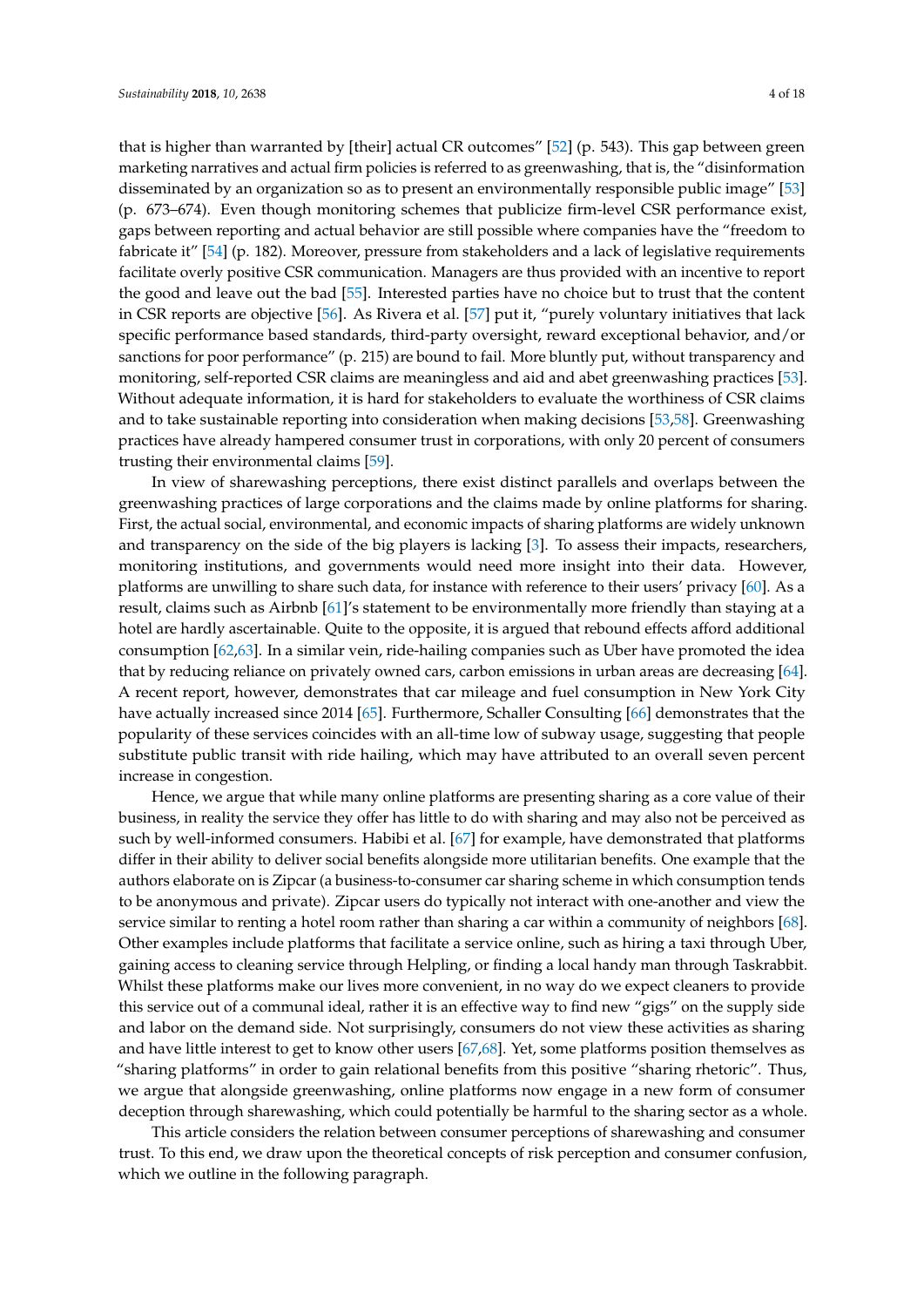#### *2.3. Perceived Risk Theory and Consumer Confusion* In this paper, we derive the theoretical conception provided by  $\mathcal{G}$  whose  $\mathcal{G}$

In this paper, we draw upon the theoretical conception provided by Chen and Chang  $[18]$  who investigate the impact of corporate greenwashing practice on consumer trust through the theoretical lens of consumers' perceptions of confusion and risk. Perceived risk theory, in this regard, argues that consumers attempt to minimize the risks associated with their behaviors and purchase decisions as a primary objective rather than maximizing expected outcomes, that is, assuming high efficacy of risk aversion [\[69\]](#page-15-5). In fact, a large majority of research recognizes consumers as risk averse rather than risk seeking (e.g., [\[70\]](#page-15-6)). For the context of this study, perceived risk can be defined as a consumer's expectation of negative environmental consequences or negative social impact associated with purchase behavior [\[71\]](#page-15-7). This "dark side" of the sharing economy has experienced some attention in recent academic literature [\[72,](#page-15-8)[73\]](#page-15-9). Beyond concerns with regard to ecological and social sustainability, potential concerns also include legal questions [\[74](#page-15-10)[,75\]](#page-15-11) and issues of discrimination [\[76,](#page-15-12)[77\]](#page-15-13). [76,77].

Similarly, consumer confusion can be defined as consumer failure to develop a correct Similarly, consumer confusion can be defined as consumer failure to develop a correct interpretation of environmental or social features of a platform, product or service during the interpretation of environmental or social features of a platform, product or service during the information processing procedure [\[78\]](#page-15-14). In this sense, this construct captures the consumers' (in)ability information processing procedure [78]. In this sense, this construct captures the consumers' (in)ability to make sense of how a platform provider operates, how platforms can be differentiated, and which to make sense of how a platform provider operates, how platforms can be differentiated, and which associated aspects may have positive or negative external effects. It is thus a misunderstanding or associated aspects may have positive or negative external effects. It is thus a misunderstanding or misinterpretation of the market. misinterpretation of the market.

# **3. Constructs, Measurements, and Research Model 3. Constructs, Measurements, and Research Model**

Building on established literature from the context of green marketing, we draw on the relation between greenwashing and trust which we adapt for the scenario of sharewashing and consumer trust  $[20]$  (see Figure [1\)](#page-4-0). Our model includes the four constructs sharewashing (SHW), consumer confusion (CNF), perceived risk (RSK), and consumer trust (TRU) and conceptualizes consumer trust as a consequence of sharewashing perceptions, the effect of which may be exerted through the paths of consumer confusion and risk perceptions. Note that we use sharewashing or SHW as a synonym for sharewashing perception. All constructs, their context-specific definitions, and measurement items are provided in Table [1.](#page-5-0) In the following, we develop our hypotheses.

<span id="page-4-0"></span>

**Figure 1.** Research Model. **Figure 1.** Research Model.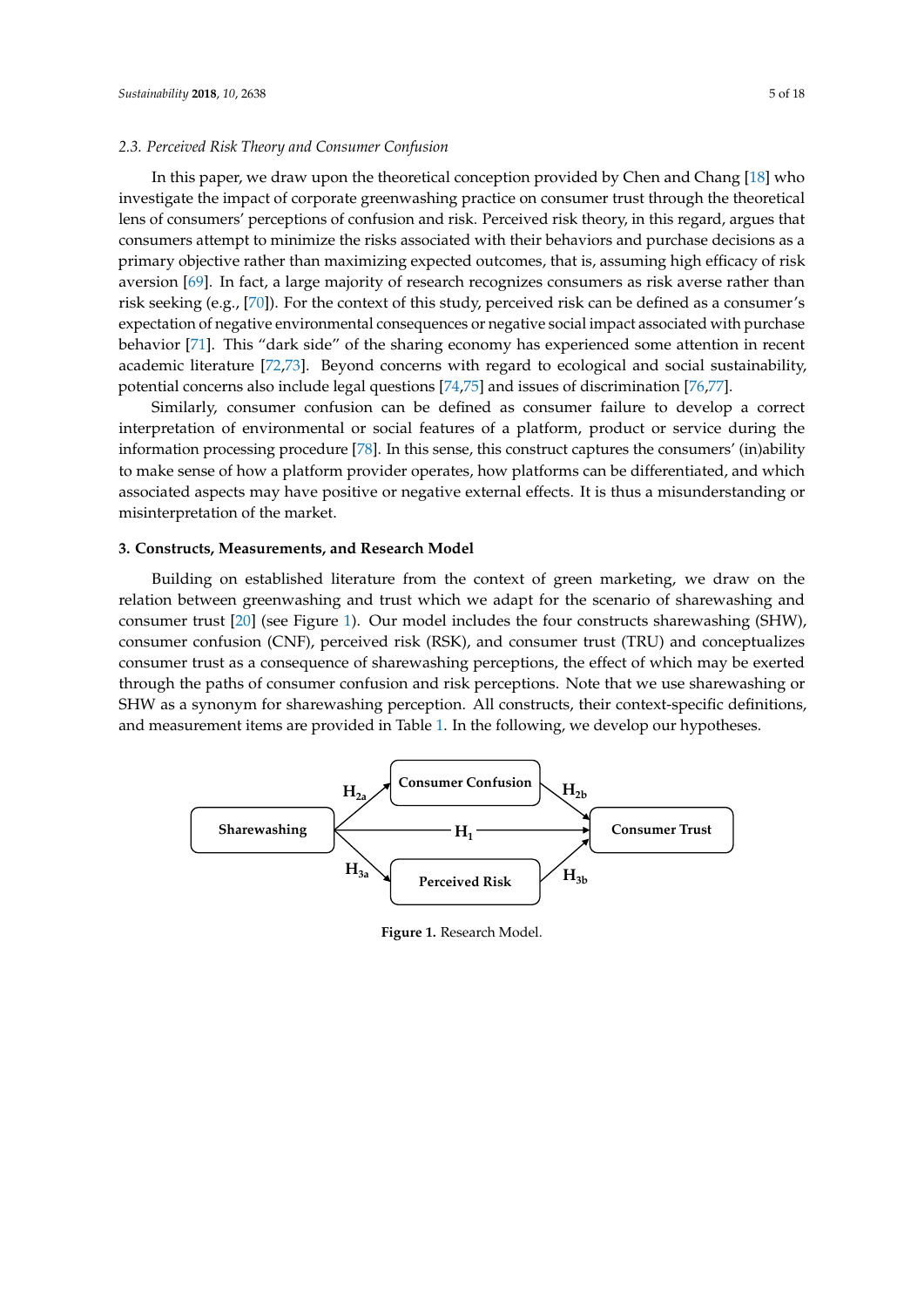<span id="page-5-0"></span>Table 1. Constructs and measurement items (P2PS = peer-to-peer sharing, pls = platforms). English translation adapted from Chen and Chang [\[20\]](#page-13-5).

**Sharewashing (SHW):** A consumer's perception that a platform is misleading by purposely portraying an image of social and ecological principles while the platform's business model is actually lefted around delivering utilitarian value.

- **1** P2PS pls often feign positive aspects of sharing within their product and service descriptions.
- **2** P2PS pls often mock positive aspects of sharing by means of visual and graphic design.
- **3** P2PS pls often claim positive aspects of sharing that are vague or difficult to verify.
- **4** P2PS pls often overstate the positive aspects of sharing.

**Consumer Confusion (CNF):** A consumer's perception of failure to develop a correct interpretation of environmental or social features of a platform, product or service during the information processing procedure.

**1** Due to the great similarity of many P2PS pls, it is difficult to identify those that actually facilitate the positive aspects of sharing.

- **2** It is hard to identify differences between P2PS pls with respect to the positive aspects of sharing.
- **3** When booking through P2PS pls, you rarely feel informed about the positive and negative aspects of sharing.
- **4** When booking through P2PS pls, the positive and negative aspects of sharing are hardly evident.

**Perceived Risk (RSK):** A consumer's expectation of negative environmental consequences or negative social impact associated with using a platform.

- **1** There is a risk that P2PS pls promote the negative consequences of sharing.
- **2** There is a risk that negative aspects of sharing occur on P2PS pls.
- **3** There is a risk that negative aspects of sharing are realized through using P2PS pls.
- **4** There is a risk that using P2PS pls drives negative consequences of the sharing economy.

**Consumer Trust (TRU**): A consumer's willingness to depend on a platform based on the beliefs or expectation resulting from its credibility, benevolence, and ability associated with environmental and social performance.

- **1** I have the impression that the positive reputation of P2PS pls is credible.
- **2** I have faith that the positive aspects of sharing actually exist on P2PS pls.
- **3** I have the impression that the positive claims of P2PS pls are generally trustworthy.
- **4** P2PS pls generally keep their promises regarding their commitment to foster positive aspects of sharing.

#### *3.1. The Association of Sharewashing and Consumer Trust (H1)*

In the context of peer-to-peer sharing, a key facet of consumer trust is the belief in the ability, integrity, and benevolence of a platform provider [\[27](#page-13-11)[,79\]](#page-15-15). Expectations about the environmental and social performance of a platform may thus well influence the perception of trustworthiness. Similar to greenwashing, exaggerating and overstating the environmental functionality of one's product can negatively affect trust, for instance through negative word-of-mouth and publicity, and even result in consumer distrust [\[20](#page-13-5)[,80](#page-15-16)[,81\]](#page-15-17). We argue that the same holds true for exaggerating, over-emphasizing, and falsely claiming positive impacts of sharing. Consequently, against the backdrop of growing doubts in the actual social and environmental impact of the sharing economy [\[42](#page-14-2)[,82\]](#page-15-18), we posit that the perception of sharewashing will lead to a decrease of consumer trust.

**Hypothesis 1 (H1).** *Sharewashing is negatively associated with consumer trust*.

As depicted in our research model in Figure [1,](#page-4-0) this main effect is suggested to be (partially) mediated by perceptions of consumer confusion and perceptions of risk, which we elaborate on in the following.

#### *3.2. The Mediating Role of Consumer Confusion (H2)*

Consumer confusion often arises in situations in which too similar, too complex, too ambiguous, or simply too much information about products or services is communicated to consumers [\[20\]](#page-13-5). Especially in the complex terminological environment of the sharing economy, consumers are confronted with various and often ambiguous notions of characteristics attributed to the broad sharing economy umbrella term [\[3](#page-12-2)[,83](#page-15-19)[,84\]](#page-15-20). Moreover, today's sharing economy landscape is in a steady process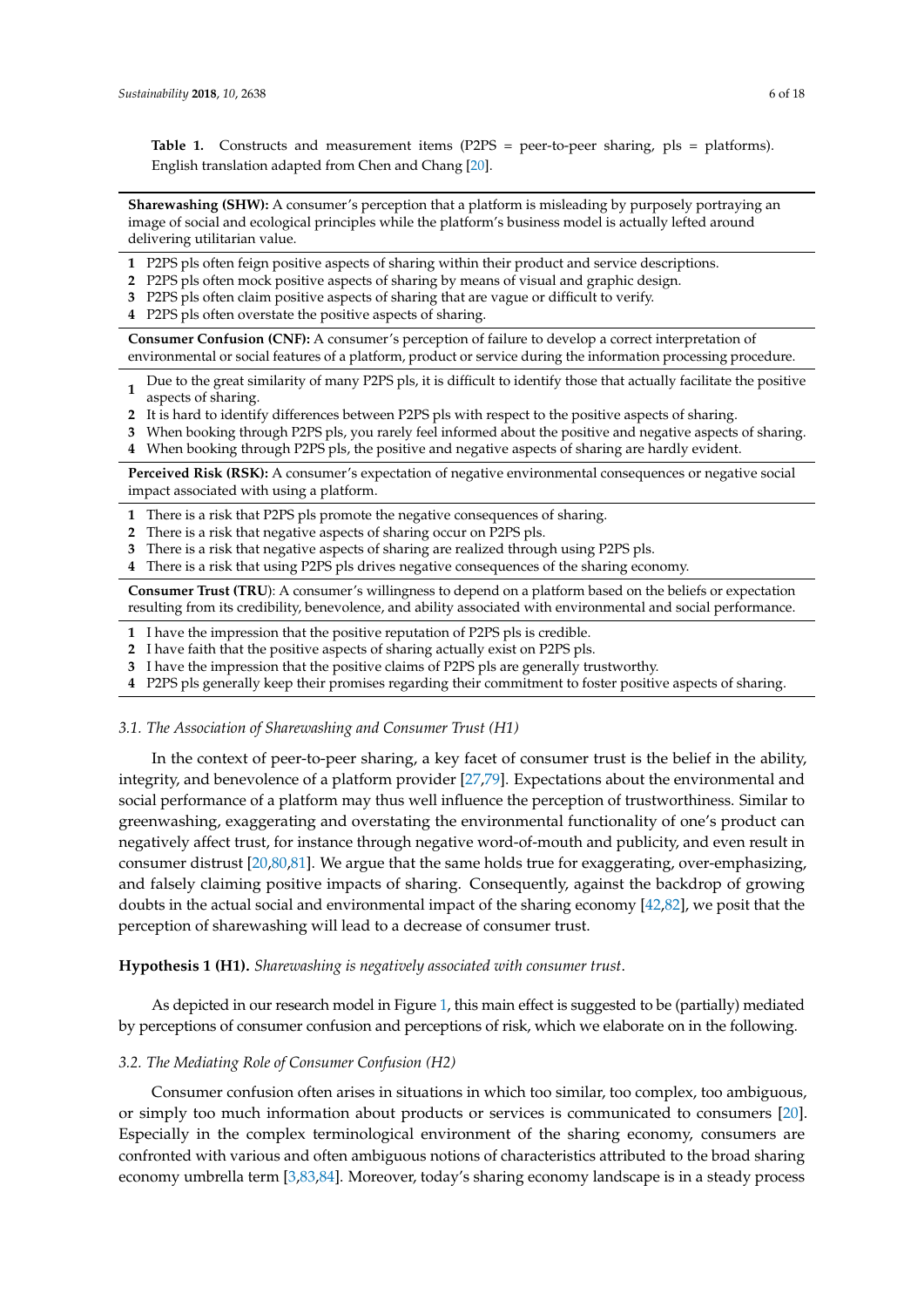of change and development [\[85\]](#page-15-21). While businesses, politics, and academia try to keep up with this rapid evolution in terms of marketing, regulation, and conceptual definitions, consumers are confronted with a hardly manageable supply of marketing messages and business models [\[86\]](#page-15-22). The possibility that platform providers actively attempt to mislead consumers by "feelgood" marketing narratives renders the situation even more difficult. Due to consumers' restricted cognitive abilities, greater amounts of information will increase the chances of information overload and confusion [\[87\]](#page-15-23). According to Mitchell and Papavassiliou [\[69\]](#page-15-5), the three main sources of consumer confusion are overchoice, product similarity, and information unclarity. Sharewashing practices confront consumers with potentially paradoxical information, that is, pertaining mainly to information unclarity. This makes it arguably difficult for consumers to evaluate platforms and their products or services. Thus, with respect to social and environmental claims, sharewashing can be expected to result in increased consumer confusion.

## **Hypothesis 2 (H2a).** *Sharewashing is positively associated with consumer confusion*.

Consumer confusion, in turn, has been associated with several unfavorable consequences [\[88\]](#page-16-0). Alongside with negative word-of-mouth, it has been found to negatively impact consumer trust [\[20](#page-13-5)[,89](#page-16-1)[,90\]](#page-16-2). Consumers confused by misleading marketing claims and even subtle forms of advertising deception can react with defensive behavior, even against firms with good reputation [\[91\]](#page-16-3). Consumers may interpret such deceptive messages as a deliberate attempt to dupe them, raising suspicion and doubts about the companies' actual motives and intentions—hence undermining trust [\[89\]](#page-16-1). Consequently, our next hypothesis states:

# **Hypothesis 2 (H2b).** *Consumer confusion is negatively associated with consumer trust*.

# *3.3. The Mediating Role of Perceived Risk of Sharing (H3)*

Along with the increasing market penetration and acceptance of sharing economy business models [\[92\]](#page-16-4), companies have started to promote their offers with slogans such as "Let's Tackle Air Pollution" [\[93\]](#page-16-5), or "We're Taking Action Against Discrimination" [\[94\]](#page-16-6). Beyond marketing efforts to foster user acceptance of the idea of access rather than ownership, practices of "collective lobbying for sharing" have taken root around the globe [\[95,](#page-16-7)[96\]](#page-16-8). Such initiatives are stressing the promises and positive effects of sharing for the society and the environment [\[96\]](#page-16-8). However, prominently claiming the promising green and social logics may cause consumers to become especially aware of the potential and actual detrimental external effects of sharing businesses [\[97–](#page-16-9)[99\]](#page-16-10). This may, for example, include considerations about consumptive rebound effects [\[62\]](#page-14-21), legal and regulatory concerns [\[74\]](#page-15-10), the economization of formerly non-economic domains [\[7](#page-12-6)[,39\]](#page-13-22), aggravation local housing markets [\[100\]](#page-16-11), discrimination [\[76,](#page-15-12)[77\]](#page-15-13), or the creating of a gig/sharing precariat [\[39\]](#page-13-22). Platforms that obviously overstate the positive aspects of their doing may thus be associated with higher risks of negative consequences.

## **Hypothesis 3 (H3a).** *Sharewashing is positively associated with the perceived risk of sharing*.

The perception of social and ecologic risks related to the use of sharing economy platforms is becoming more prevalent in both academia and the press [\[42\]](#page-14-2). Based on the principles of risk aversion and avoidance, outlined above, risk perceptions affect consumer choices whether to trust or not to trust a certain party [\[101\]](#page-16-12). One vivid example is Uber, for which Kaplan and Nadler [\[102\]](#page-16-13) postulate that the public mistrust against the company results from its role in shaping the situation of low-wage work. From the opposite perspective, reducing perceived risk can facilitate trust on the consumer side [\[103\]](#page-16-14). Similar to the risks of sharing practices, green risks were found to be a negative antecedent of trust [\[20\]](#page-13-5). Overall, we thus suggest that risk perceptions associated with a platform's sharewashing efforts and practices will impede consumers trust in such platforms.

**Hypothesis 3 (H3b).** *Perceived risk of sharing is negatively associated with consumer trust*.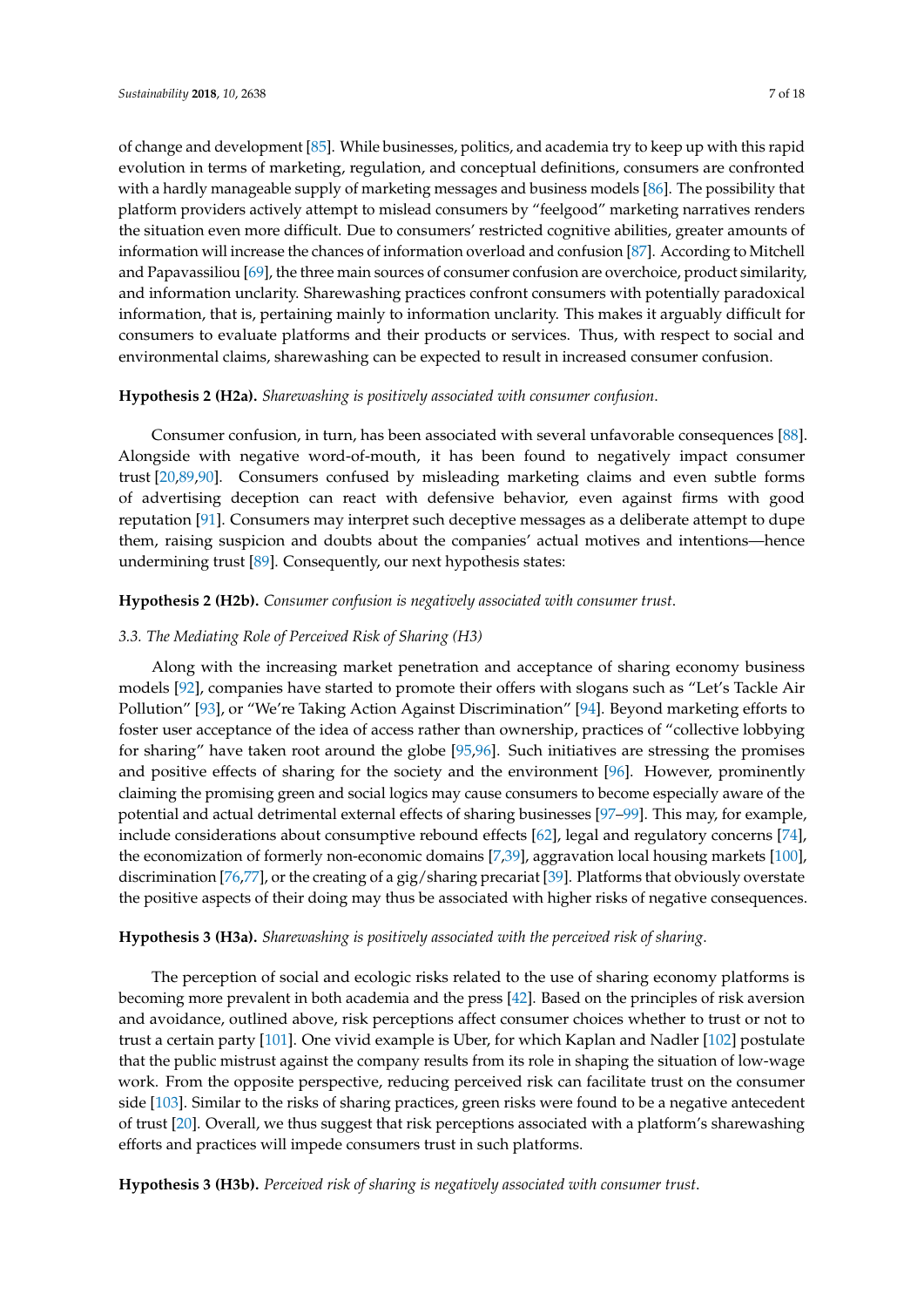### **4. Survey Administration and Results**

#### *4.1. Procedures and Sampling*

To evaluate our research model and hypotheses, we conducted an online survey. The data was collected in February 2017. The survey comprised two consecutive parts. First, an introduction explained the scope and context of the study. After that, general questions regarding demographics and control variables (such as age, gender, education, risk aversion, familiarity with the sharing economy, frequency of Internet usage and affinity) as well as the main constructs (sharewashing, perceived risk of sharing, consumer confusion, and consumer trust; see Table [1\)](#page-5-0) were surveyed. The questionnaire items were measured on 5-point Likert scales ranging from strong disagreement (1) to strong agreement (5) that were adapted from Chen and Chang [\[20\]](#page-13-5) and subjected to a content validity assessment. All items were formulated for peer-to-peer sharing platforms in general in order to reflect the broad and diverse sharing economy landscape and were presented in random order. Furthermore, two control questions were included to assess the participants' honesty and attention. Participants from a student subject pool at a German university were invited via email. With our sampling approach, we targeted a younger and well-educated audience of millennials, that is, one of the main user groups of sharing economy platforms [\[40,](#page-14-0)[104](#page-16-15)[–106\]](#page-16-16). Participation was incentivized by a prize draw in form of  $15 \times 20$  EUR of cash payments. In total, 169 participants started the survey and 150 completed it. Five participants did not pass the control questions and were hence excluded from the sample. Thus, 145 observations were considered for further analysis.

## *4.2. Overall Results*

As a first step, we briefly describe the demographic background of our user sample. Except from one participant who did not provide any information on scholarly degree, all participants had at least a higher education entrance qualification (among those 45.8 percent held a bachelor's degree and 15.3 percent a master's degree or equivalent). The average age was 24.4 years with a median of 24 years. Average risk attitude on a scale from zero ("not at all willing to take risks") to ten ("very willing to take risks") was 5.2, which is comparable to the results for a representative sample of adults [\[70\]](#page-15-6). Average Internet affinity was 8.4 (scale from 0 to 10). While all participants stated to know platforms such as Airbnb, Couchsurfing, Uber, and BlaBlaCar, 94 percent had heard of the term "sharing economy" before and 88 percent stated to have first-hand experience with sharing economy platforms. To establish the hypothesized main effect of this paper, we consider the relation between perceptions of sharewashing and consumer trust (**H1**). A Pearson correlation reveals a significant negative association (*r* = −0.465; *p* < 0.001, *n* = 145). In the following, we consider the hypothesized paths through consumer confusion and risk perception and investigate whether (and if so, how) they mediate the overall effect from sharewashing on consumer trust. To this end, we evaluate the structural research model as proposed in Figure [1.](#page-4-0)

#### *4.3. Measurement Model*

The research model was evaluated using partial least squares structural equation modelling (PLS-SEM), conducted in SmartPLS 3.0 [\[107,](#page-16-17)[108\]](#page-16-18). The sample size of this study (*n* = 145) exceeded the minimum required to validate the model in PLS [\[109](#page-16-19)[,110\]](#page-16-20). According to Cohen [\[111\]](#page-16-21), at least 137 observations at a level of statistical power of 80 percent are necessary to detect minimum R<sup>2</sup> values of 0.1 at a significance level of 5 percent. Next, we consider reliability and validity. Internal consistency in terms of composite reliability was established (all *CR* values > 0.70)—since Cronbach's Alpha is interpreted as a lower bound value which underestimates the true reliability [\[110\]](#page-16-20). Also construct validity was established by ensuring convergent validity (average variance extracted, all *AVE* values > 0.50; Fornell and Larcker [\[112\]](#page-16-22)). An acceptable level of indicator reliability was verified. Item loadings were generally above the proposed threshold of 0.70 and in three cases >0.60 [\[110](#page-16-20)[,113\]](#page-16-23). The indicator CNF2 was dropped due to its low major loading and the corresponding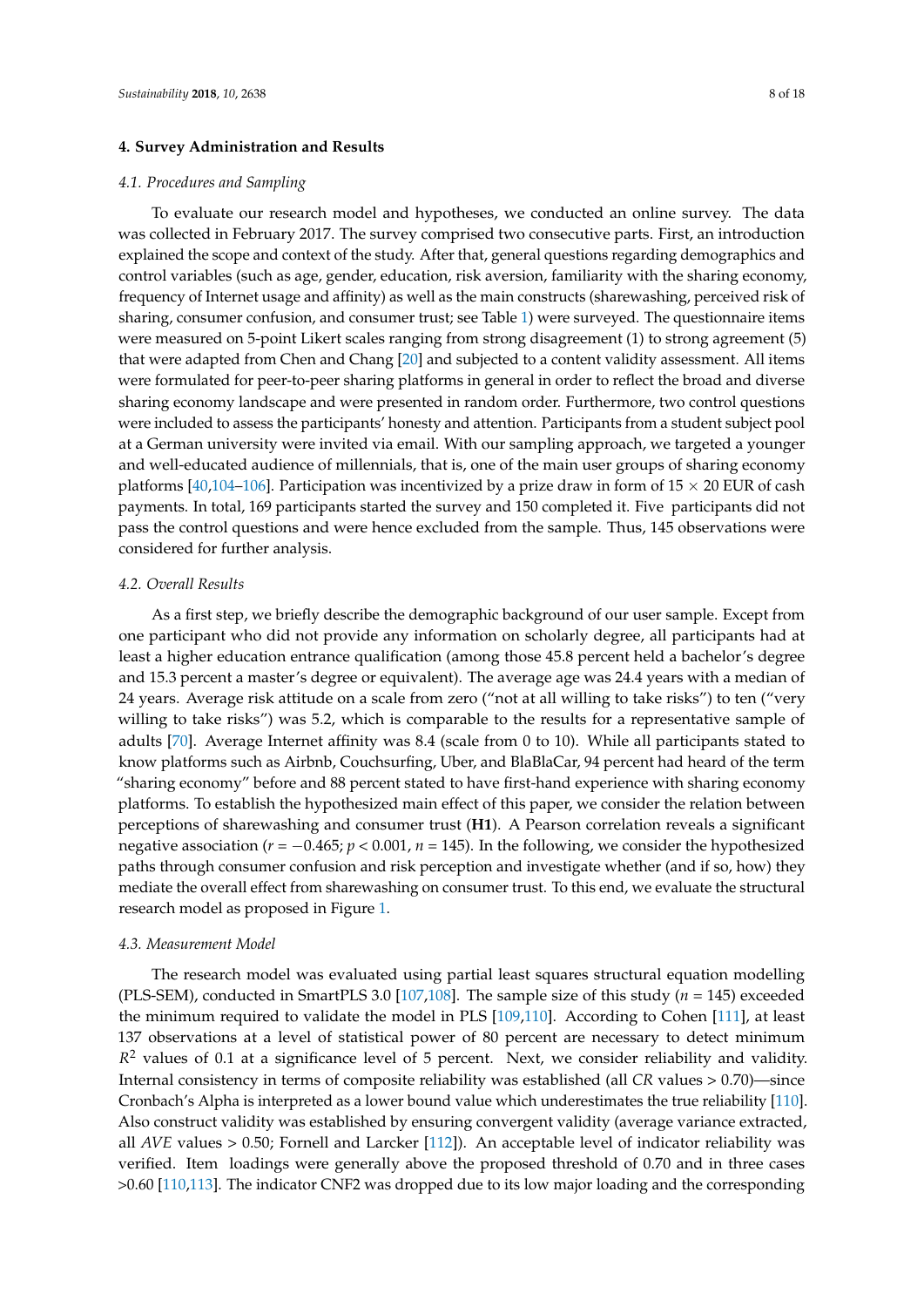increase in construct reliability [\[110\]](#page-16-20). With regard to discriminant validity, the square roots of all *AVE* values were larger than those of any correlation between that construct and any other construct [\[112\]](#page-16-22). Moreover, all item loadings on their respective constructs were larger than on other constructs [\[109\]](#page-16-19). Recently it is recommended to use the heterotrait-monotrait (HTMT) ratio as rigorous criterion for the assessment of discriminant validity [\[114\]](#page-17-0). In our case, all HTMT values were readily below the 0.90 threshold (SHW/CNF 0.688; SHW/RSK 0.600; SHW/TRU 0.603; CNF/RSK 0.645; CNF/TRU 0.620; RSK/TRU 0.512). Also inference-based testing revealed that none of the 95 percent confidence intervals for HTMT ratios included the value of 1 (in fact, the largest upper bound was 0.839). This suggests that all constructs are empirically distinct. Table [2](#page-8-0) summarizes the constructs' main descriptives, reliability measures, and inter-construct correlations. Table [3](#page-8-1) summarizes item loadings and cross loadings.

<span id="page-8-0"></span>

|            | <b>Descriptives</b> |           |                              | Cronbach's Alpha |            | <b>Correlation Matrix</b> |          |            |       |
|------------|---------------------|-----------|------------------------------|------------------|------------|---------------------------|----------|------------|-------|
|            | Mean                | <b>SD</b> | <b>Composite Reliability</b> |                  | <b>AVE</b> | <b>SHW</b>                | CNF      | <b>RSK</b> | TRU   |
| <b>SHW</b> | 3.371               | 0.725     | 0.834                        | 0.737            | 0.558      | 0.747                     |          |            |       |
| <b>CNF</b> | 3.099               | 0.706     | 0.795                        | 0.612            | 0.567      | 0.471                     | 0.753    |            |       |
| <b>RSK</b> | 3.564               | 0.637     | 0.834                        | 0.736            | 0.558      | 0.442                     | 0.431    | 0.747      |       |
| TRU        | 3.507               | 0.621     | 0.847                        | 0.768            | 0.582      | $-0.499$                  | $-0.448$ | $-0.416$   | 0.763 |

**Table 2.** Construct descriptives, reliability measures, and correlations ( $n = 145$ ).

<span id="page-8-1"></span>Note: Diagonal elements contain the square root of AVE (average variance extracted) for each construct. (SHW = Sharewashing, CNF = Consumer Confusion, RSK = Perceived Risk, TRU = Consumer Trust)

| Construct             | Item             | <b>SHW</b> | <b>CNF</b> | <b>RSK</b> | <b>TRU</b> |
|-----------------------|------------------|------------|------------|------------|------------|
|                       | SHW1             | 0.793      | 0.325      | 0.354      | $-0.432$   |
|                       | SHW <sub>2</sub> | 0.737      | 0.346      | 0.370      | $-0.296$   |
| Sharewashing          | SHW <sub>3</sub> | 0.689      | 0.458      | 0.276      | $-0.441$   |
|                       | SHW4             | 0.765      | 0.238      | 0.323      | $-0.282$   |
|                       | CNF1             | 0.362      | 0.637      | 0.322      | $-0.231$   |
| Consumer Confusion    | CNF <sub>3</sub> | 0.359      | 0.794      | 0.305      | $-0.388$   |
|                       | CNF4             | 0.349      | 0.815      | 0.351      | $-0.376$   |
|                       | RSK1             | 0.345      | 0.258      | 0.751      | $-0.270$   |
|                       | RSK <sub>2</sub> | 0.350      | 0.251      | 0.710      | $-0.254$   |
| Perceived Risk        | RSK3             | 0.339      | 0.357      | 0.770      | $-0.382$   |
|                       | RSK4             | 0.287      | 0.417      | 0.755      | $-0.324$   |
|                       | TRU1             | $-0.377$   | $-0.341$   | $-0.331$   | 0.795      |
|                       | TRU2             | $-0.505$   | $-0.413$   | $-0.396$   | 0.780      |
| <b>Consumer Trust</b> | TRU3             | $-0.337$   | $-0.314$   | $-0.316$   | 0.794      |
|                       | TRU4             | $-0.217$   | $-0.257$   | $-0.151$   | 0.676      |

**Table 3.** Item-construct loadings and cross loadings.

(SHW = Sharewashing, CNF = Consumer Confusion, RSK = Perceived Risk, TRU = Consumer Trust)

### *4.4. Structural Model and Hypotheses Testing*

The structural model was evaluated based on PLS bootstrapping (5000 samples, no sign changes, complete bias-corrected and accelerated bootstrapping, two-tailed hypotheses testing). The path coefficients and significance levels are provided in Figure [2.](#page-9-0) All hypothesized relationships are supported. As previously hypothesized, sharewashing exerts a detrimental effect on consumer trust (**H1**,  $\beta$  = −0.31,  $p$  < 0.001,  $f^2$  = 0.105). Overall, the model explains 33 percent of the variance of consumer trust towards platform operators through the paths of sharewashing, consumer confusion (**H2b**,  $β = −0.22$ ,  $p < 0.01$ ,  $f^2 = 0.053$ ), and perceived risk of sharing (**H3b**,  $β = −0.18$ ,  $p < 0.05$ ,  $f^2 = 0.036$ ). The main effect of sharewashing on consumer trust is partially mediated both through consumer confusion (**H2a**, *β* = 0.47, *p* < 0.001, *R* <sup>2</sup> = 0.22) and perceived risk of sharing (**H3b**, *β* = 0.44, *p* < 0.001,  $R^2 = 0.19$ ).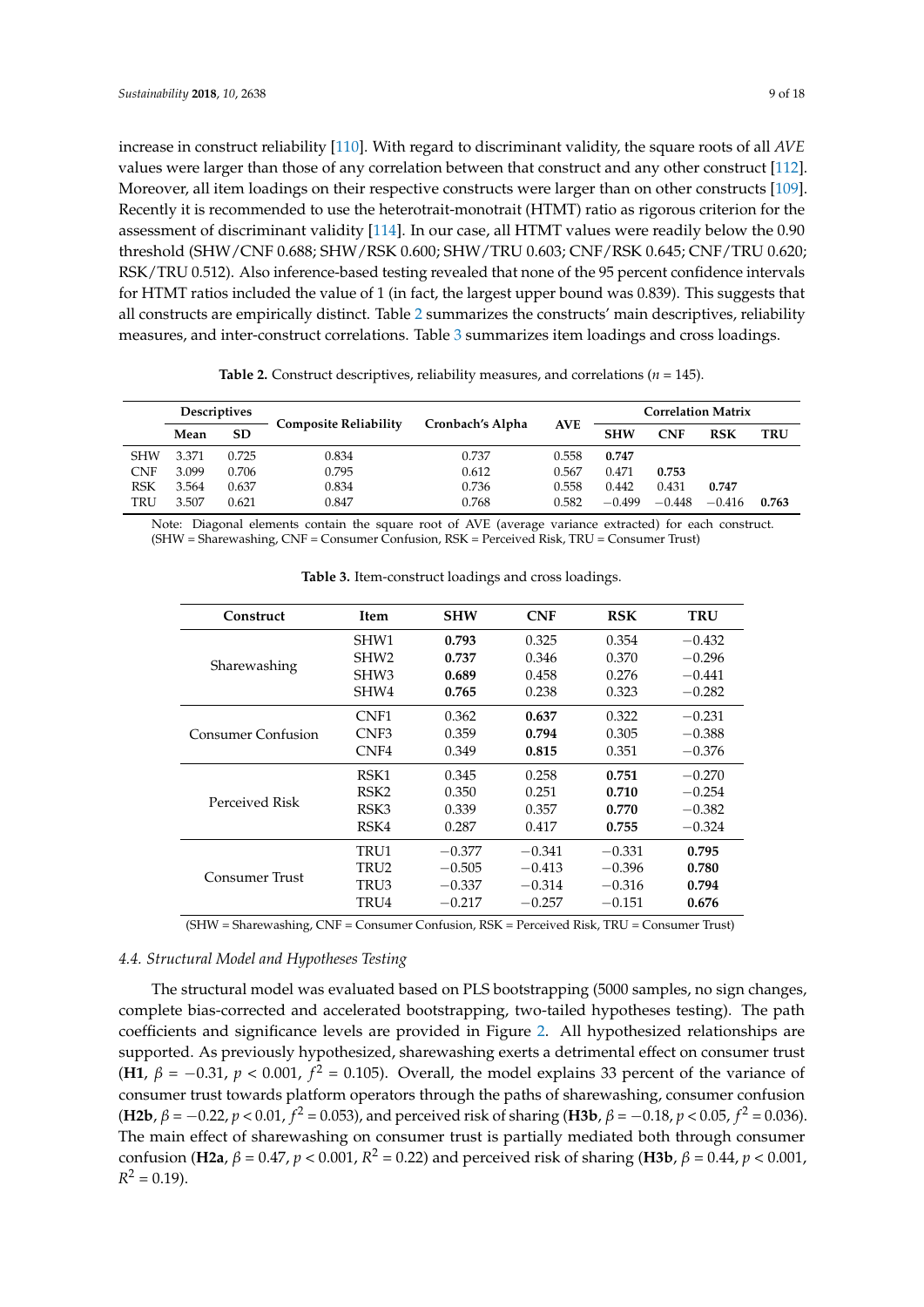<span id="page-9-0"></span>

**Figure 2.** Results (\*\*\*  $p < 0.001$ ; \*\*  $p < 0.01$ ; \*  $p < 0.05$ ). (SHW = Sharewashing, CNF = Consumer Confusion, RSK = Perceived Risk, TRU = Consumer Trust). Confusion, RSK = Perceived Risk, TRU = Consumer Trust).

# *4.5. Control Variable Analysis 4.5. Control Variable Analysis*

To control for individual differences, we test the impact of several control variables, namely To control for individual differences, we test the impact of several control variables, namely gender, risk affinity, Internet affinity, and actual sharing platforms usage. Overall, only two of filese variables have an effect. Male participants exhibit slightly higher perceptions of sharewashing (*f*  $(\beta = 0.156, p < 0.05)$ . Also, general Internet affinity is positively associated with consumer trust  $p(\beta = 0.238, p < 0.001)$ . Importantly, all of the model's hypothesized effects remain stable in terms of sign, magnitude, and significance. Hence, controlling for participants' gender, Internet and risk well as sharing platform usage does not alter the conclusions derived from this study. affinity, as well as sharing platform usage does not alter the conclusions derived from this study.

# **5. Discussion 5. Discussion**

The results of this study suggest that there exists a negative connection between consumer The results of this study suggest that there exists a negative connection between consumer perceptions of sharewashing and consumer trust (**H1**). This study is the first to quantitatively perceptions of sharewashing and consumer trust (**H1**). This study is the first to quantitatively establish this relation within the novel and emerging context of sharing economy platforms. The main effect is partially mediated through both consumer confusion (H2) and perceived risk of sharing (H3), providing support for all hypothesized effects. By establishing the overall negative relation between providing support for all hypothesized effects. By establishing the overall negative relation between sharewashing and consumer trust, this work makes two main contributions. First, we conceptualize sharewashing and consumer trust, this work makes two main contributions. First, we conceptualize the phenomenon of sharewashing within the broader sharing economy landscape. By reviewing the literature from the context of green marketing and corporate social responsibility, we anchor the emerging issue of exaggerated and false claims by sharing platform operators to the established body of knowledge and literature on corporate "greenwashing" activities. We develop and validate a corresponding research model as a first attempt to illustrate the potential ramifications of corresponding research model as a first attempt to illustrate the potential ramifications of sharewashing practices and as a starting point for future work.

Second, extending the work of Chen and Chang [20], we establish a framework to better Second, extending the work of Chen and Chang [\[20\]](#page-13-5), we establish a framework to better understand the mediating roles of consumer confusion and perceived risk of sharing for the relation understand the mediating roles of consumer confusion and perceived risk of sharing for the relation between corporate sharewashing activities and consumer perceptions of trust. We thus provide first empirical evidence for the role and impact of sharewashing from the consumers' perspective. Consequently, we contribute to the growing body of literature on marketing communication, trust, Consequently, we contribute to the growing body of literature on marketing communication, trust, and consumer behavior in the sharing economy. and consumer behavior in the sharing economy.

# *5.1. Practical Implications 5.1. Practical Implications*

In online environments, particularly in C2C platforms, trust plays a crucial role and is referred In online environments, particularly in C2C platforms, trust plays a crucial role and is referred to as its curre[ncy](#page-13-10) [\[](#page-13-11)[25,](#page-13-23)[27,31](#page-17-1),115]. Since sharewashing exerts a significant negative influence on consumer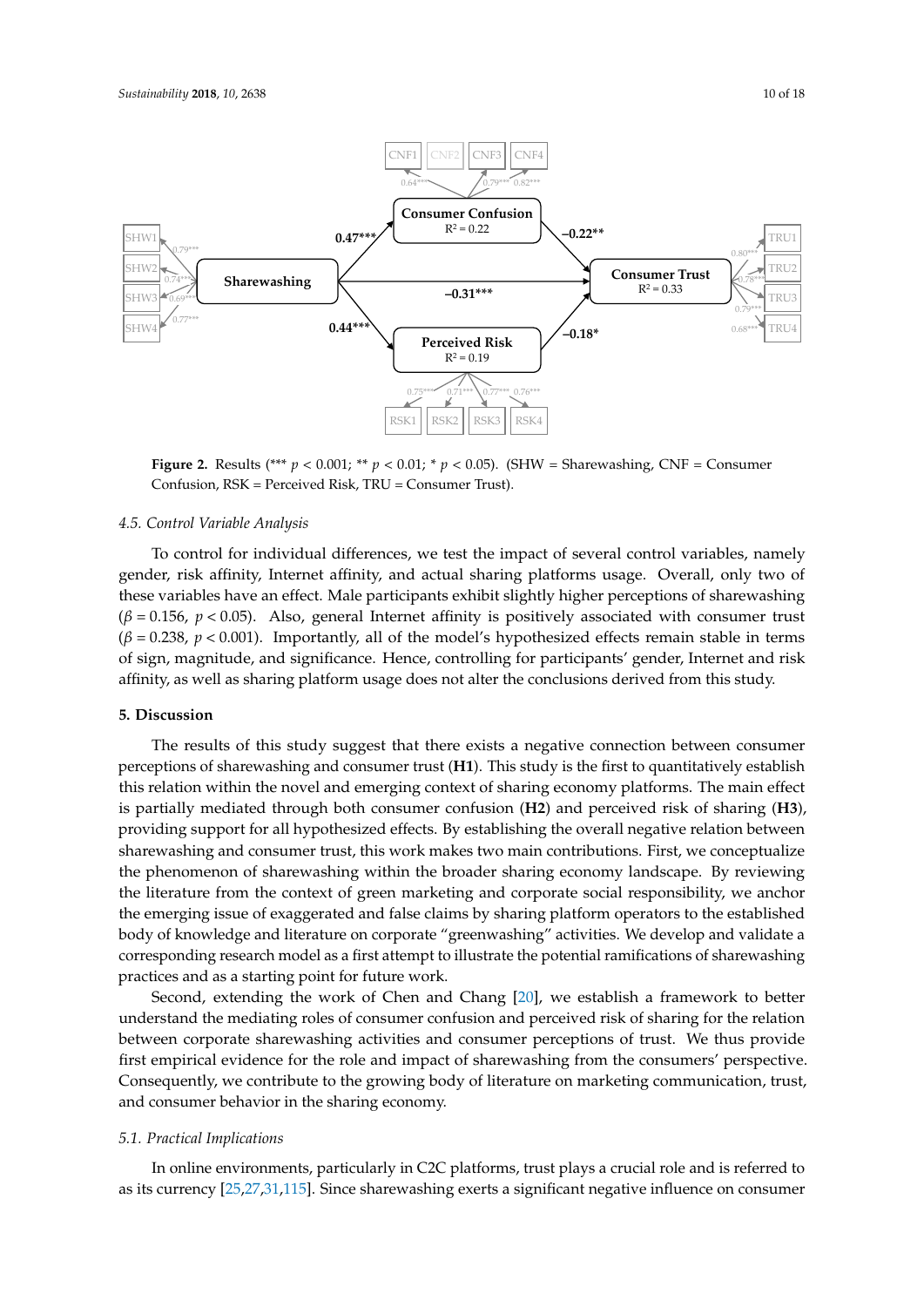trust, platform operators and managers should hence be aware of this issue. Previous research has highlighted that trust can drive consumer intentions to use a sharing economy platform [\[27\]](#page-13-11). In this regard, it is of utmost importance for platform operators to understand and manage the antecedents of consumer trust as a fundament for user participation [\[26\]](#page-13-24). Beyond the direct impact of consumer trust on platform adoption and usage, trust towards an individual provider is at least as important for the realization of a transaction as trust towards the platform [\[32\]](#page-13-15). Prior literature has shown that users, especially providers on C2C platforms can inherit the platform's trustworthiness [\[28,](#page-13-12)[116\]](#page-17-2). Consumer trust towards the platform will hence not only foster platform adoption per se but also actual usage as well, rendering its role even more important.

First and foremost, our findings hence suggest that platform operators should actively attempt to reduce consumer perceptions of sharewashing in order to improve consumer trust. While our survey addresses perceptions of sharewashing in general, it is worthwhile to consider the corresponding relevance for single platform operators. Perceptions of sharewashing may arise as a consequence of a platform's marketing efforts of presenting itself as socially and/or ecologically sustainable when its actual business model and practices do not live up to such claims. Much of this is related to the language and wording used by the platforms as sharewashing disables the "promise of an economy based on sharing by stealing the very language we use to talk about it" [\[12\]](#page-12-11). Platforms should thus be highly aware of the way they position themselves contextually and semantically within or outside of the broader sharing economy conception. Depending on their actual business model, a platform's marketing and storytelling may have to be redirected away from notions of community, sociability, and sustainability, towards other concepts such as functionality, cost savings, ease of use, or individual benefits [\[43\]](#page-14-3). Of course operators may think of ways to develop their business models towards actually becoming more sustainable in the first place. For platforms, this may, for instance, be achieved by incentivizing specific types of resource providers while excluding others. Airbnb, for instance, could focus on single-unit hosts and exclude hosts of multiple listings (or tag them as professional suppliers). Moreover, Uber could reinforce their shared ride model (uberPOOL), and, for instance, cross-subsidize such rides at the cost of regular taxi rides.

Importantly, the public perception of sharewashing associated with a certain company or platform may not only be driven by its own communication and marketing activities, but also by the way it is covered by press and social media. Uber, for example, considers and positions itself as a ubiquitous tech and transportation company, not more, not less, claiming to provide "transportation as reliable as running water, everywhere for everyone." [\[117\]](#page-17-3). In view of Uber's peer-based concept and the lack of a shared and commonly accepted definition of what actually constitutes the sharing economy [\[83\]](#page-15-19), it is not too surprising that Uber has been and is repeatedly denoted as an archetypical proponent of the sharing economy by press and scholarly articles [\[4,](#page-12-3)[102\]](#page-16-13).

Beyond managing their own public communication, companies should hence also keep an eye on the perception conveyed through press and social media—which of course is much more difficult to do and control. Being perceived as a sharing platform may be favorable, but being perceived as merely claiming to be one (even if not actually doing so) may provoke detrimental perceptions and corrupt consumer trust. In this sense, the legitimacy of "true sharing" platforms may serve as a sales angle and should consequently be assessed thoroughly, inter alia through social media [\[118\]](#page-17-4).

Furthermore, our results show that in addition to sharewashing, also consumer confusion and perceptions of risk constitute threats to consumer trust. Platform operators should hence systematically identify and address sources of confusion and risk perceptions. Improving consumer knowledge about the product and usability, that is "educating" the consumer can be regarded as tangible means to reduce consumer confusion [\[90,](#page-16-2)[119\]](#page-17-5). Thus, assuring consumers of the reliability of sustainability-related claims and guarantees about sustainability-related values could be leveraged to reduce the perceived risks of sharing [\[120\]](#page-17-6).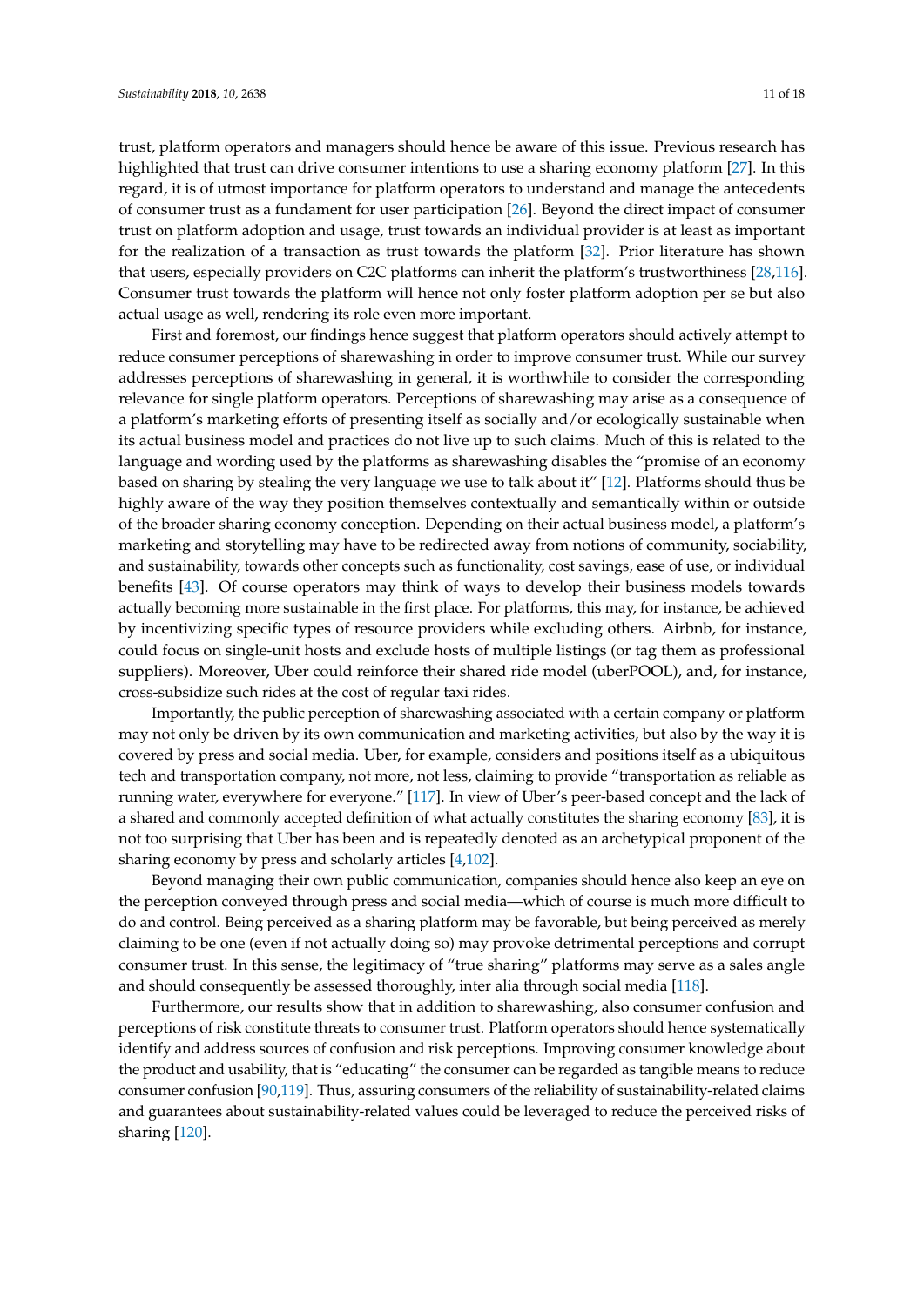#### *5.2. Limitation and Future Research*

As any research, this study needs to be seen in view of several limitations which also provide viable starting points for future work. First, the study is based on a rather small and entirely collegiate sample and should thus be interpreted with caution [\[121\]](#page-17-7). This may imply limited representativity and hence limited generalizability. Note, however, that (a) users of C2C platforms are rather young (i.e., "Millennials are engaging with most aspects of the sharing economy at a level that is roughly three times greater than those who are over 35"; Maru/Matchbox [\[122\]](#page-17-8) (p. 8)) and (b) C2C platform adoption rates are particularly high within the age group of 21 to 34 years (35 percent; 7 percent for teenagers and 17 percent for the group of 35–49 years) [\[40](#page-14-0)[,105](#page-16-24)[,123\]](#page-17-9). Also note that a vast majority of almost 90 percent of our study's participants indicated to be experienced with sharing platforms. While the sample may not be representative for the entire population, it can be seen as a valid sample for investigating actual users of sharing platforms. Future research may employ larger and more diverse samples. In this regard, it would be worthwhile to specifically investigate non-users, among which sharewashing perceptions may play an important role for their refusal to engage.

Second, a typical limitation of survey-based studies such as ours is that there remains incertitude with regard to the direction of effect causality. All of the model's constructs were assessed simultaneously and thus, from a statistical perspective, suffer from endogeneity. Given the established bodies of evidence and theory on the directions of causal flows (e.g., from sharewashing perceptions to consumer trust rather than the opposite), our assumptions do not appear all too outlandish. Future research may attempt to employ treatments with deliberately manipulated and varying degrees of sharewashing to allow for more robust claims about cause and effect [\[124\]](#page-17-10). In doing so, also detailed knowledge about the antecedents of sharewashing perceptions in relation to specific platforms can be acquired.

Third, consumer trust in the context of this study is defined as "the consumers' willingness to depend on a platform based on the beliefs or expectation resulting from its credibility, benevolence, and ability associated with environmental and social performance." However, this definition is rather narrow and tailored to the context of sharewashing. In this sense, the actual impact of sharewashing perceptions on consumer trust in its full dimensionality (see Hawlitschek et al. [\[27\]](#page-13-11)) should be addressed in future research.

Fourth, in relying on the work of Chen and Chang [\[20\]](#page-13-5), we focus on perceived risk and consumer confusion as mediators of the influence of sharewashing perceptions on consumer trust. However, it could be worthwhile to extend the original model by other mediating factors such as the most important antecedents of trust [\[26\]](#page-13-24) and discuss the corresponding theoretical implications. This may well include the observation and use of behavioral instead of self-reported measures as a complementary approach [\[125\]](#page-17-11).

Fifth, the sharing economy represents a broad and only insufficiently defined concept. While we provided participants with a general frame of business models and platforms, different individuals may have strong and highly diverse priors and opinions about what sharing is, what it is not—or what it should be. Subsequent studies may consider to focus on single platforms (e.g., Airbnb, Uber) and assess in greater detail which of the participants' opinions and sensed discrepancies between the platform's claims and reality drive perceptions of sharewashing. We call for future research addressing these issues to foster a better understanding of the various potential antecedents and consequents of sharewashing.

#### **6. Conclusions**

While platforms for peer-to-peer sharing have attracted increasing attention in scientific and public press for several years and also the effects of corporate greenwashing practices have been covered extensively by marketing scholars, the concept of sharewashing has still remained rather unexplored and also scientific literature on sharewashing hardly exists. This paper sheds first light on this phenomenon and its effects on consumer trust. By quantitatively evaluating the relation between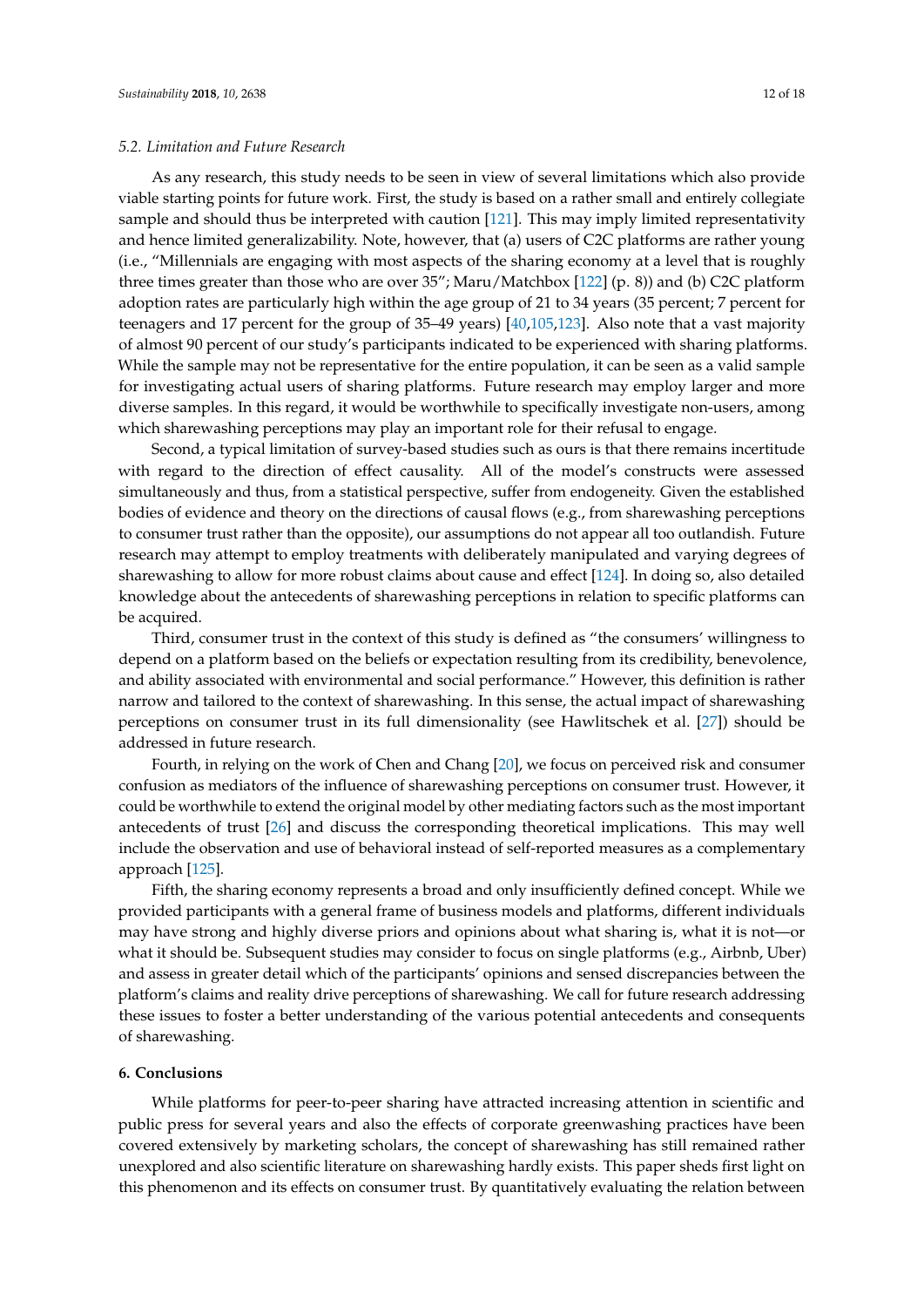sharewashing and consumer trust, we show that the detrimental effects of sharewashing are partly conveyed through the paths of consumer confusion and perceived risk of sharing. We hence contribute to the sustainability literature by providing a perspective by which to disentangle actual sustainability efforts from mere communication. As our study addresses the emerging platform economy landscape, it is important to note that there exists a plethora of platforms and business models that strive to enable better resource utilization and hence more sustainable consumption practices. Note that this paper is not a blueprint for non-sustainable firms on how to best disguise their practices. Rather, we make the case that unfit sustainability communication may impair any business' success and hence should be considered carefully. This may particularly benefit platforms that allow for higher resource efficiency as a side effect of their model rather than their initial or primary goal. We encourage both researchers and practitioners to further explore the issue of sharewashing—after all, corporate social responsibility in the era of digital platforms appears to emerge as a topic of utmost importance. Supporting consumers to vote with their wallets based on unambiguous information may not only be in the best interest of our planet but may also be crucial for the success of platform providers.

**Author Contributions:** (*in alphabetical order*) Conceptualization, P.T.; Methodology, F.H., T.T. and P.T.; Formal Analysis, F.H., T.T. and P.T.; Writing—Original Draft Preparation, F.H., N.S., P.T. and T.T.; Writing—Review & Editing, F.H., T.T. and C.W.; Supervision, C.W.

**Funding:** This research received no external funding.

**Conflicts of Interest:** The authors declare no conflict of interest.

## **References**

- <span id="page-12-0"></span>1. Price, L.L.; Belk, R.W. Consumer Ownership and Sharing: Introduction to the Issue. *J. Assoc. Consum. Res.* **2016**, *1*, 193–197. [\[CrossRef\]](http://dx.doi.org/10.1086/686270)
- <span id="page-12-1"></span>2. Sundararajan, A. *The Sharing Economy: The End of Employment and the Rise of Crowd-Based Capitalism*; MIT Press: Cambridge, MA, USA, 2016; ISBN 978-0-262-33341-2.
- <span id="page-12-2"></span>3. Frenken, K.; Schor, J. Putting the sharing economy into perspective. *Environ. Innov. Soc. Transit.* **2017**, *23*, 1–8. [\[CrossRef\]](http://dx.doi.org/10.1016/j.eist.2017.04.004)
- <span id="page-12-3"></span>4. Meelen, T.; Frenken, K. Stop Saying Uber is Part of the Sharing Economy. *Fast Co*. 2015. Available online: <https://www.fastcompany.com/3040863/stop-saying-uber-is-part-of-the-sharing-economy> (accessed on 24 July 2018).
- <span id="page-12-4"></span>5. Teubner, T.; Hawlitschek, F. The Economics of Peer-to-Peer Online Sharing. In *The Rise of the Sharing Economy: Exploring the Challenges and Opportunities of Collaborative Consumption*; Albinsson, P.A., Perera, Y., Eds.; ABC-CLIO: Santa Barbara, CA, USA, 2018; pp. 129–156, ISBN 978-1440851865.
- <span id="page-12-5"></span>6. United Nations. *Transforming Our World: The 2030 Agenda for Sustainable Development*; United Nations: New York, NY, USA, 2015.
- <span id="page-12-6"></span>7. Frenken, K. Political economies and environmental futures for the sharing economy. *Philos. Trans. A Math. Phys. Eng. Sci.* **2017**, *375*, 1–15. [\[CrossRef\]](http://dx.doi.org/10.1098/rsta.2016.0367) [\[PubMed\]](http://www.ncbi.nlm.nih.gov/pubmed/28461431)
- <span id="page-12-7"></span>8. Martin, C.J. The sharing economy: A pathway to sustainability or a nightmarish form of neoliberal capitalism? *Ecol. Econ.* **2016**, *121*, 149–159. [\[CrossRef\]](http://dx.doi.org/10.1016/j.ecolecon.2015.11.027)
- <span id="page-12-8"></span>9. Belk, R.W. Sharing versus pseudo-sharing in web 2.0. *Anthropologist* **2014**, *18*, 7–23. [\[CrossRef\]](http://dx.doi.org/10.1080/09720073.2014.11891518)
- <span id="page-12-9"></span>10. Montiel, I. Corporate social responsibility and corporate sustainability: Separate pasts, common futures. *Organ. Environ.* **2008**, *21*, 245–269. [\[CrossRef\]](http://dx.doi.org/10.1177/1086026608321329)
- <span id="page-12-10"></span>11. Mahoney, L.S.; Thorne, L.; Cecil, L.; LaGore, W. A research note on standalone corporate social responsibility reports: Signaling or greenwashing? *Crit. Perspect. Account.* **2013**, *24*, 350–359. [\[CrossRef\]](http://dx.doi.org/10.1016/j.cpa.2012.09.008)
- <span id="page-12-11"></span>12. Kalamar, A. Sharewashing is the New Greenwashing. *OpEdNews*. 2013. Available online: [https://www.](https://www.opednews.com/articles/Sharewashing-is-the-New-Gr-by-Anthony-Kalamar-130513-834.html) [opednews.com/articles/Sharewashing-is-the-New-Gr-by-Anthony-Kalamar-130513-834.html](https://www.opednews.com/articles/Sharewashing-is-the-New-Gr-by-Anthony-Kalamar-130513-834.html) (accessed on 24 July 2018).
- <span id="page-12-12"></span>13. MacmillanDictionary. Sharewashing. Available online: [http://www.macmillandictionary.com/buzzword/](http://www.macmillandictionary.com/buzzword/entries/sharewashing.html) [entries/sharewashing.html](http://www.macmillandictionary.com/buzzword/entries/sharewashing.html) (accessed on 24 July 2018).
- <span id="page-12-13"></span>14. Parguel, B.; Benoît-Moreau, F.; Larceneux, F. How Sustainability Ratings Might Deter "Greenwashing": A Closer Look at Ethical Corporate Communication. *J. Bus. Ethics* **2011**, *102*, 15–28. [\[CrossRef\]](http://dx.doi.org/10.1007/s10551-011-0901-2)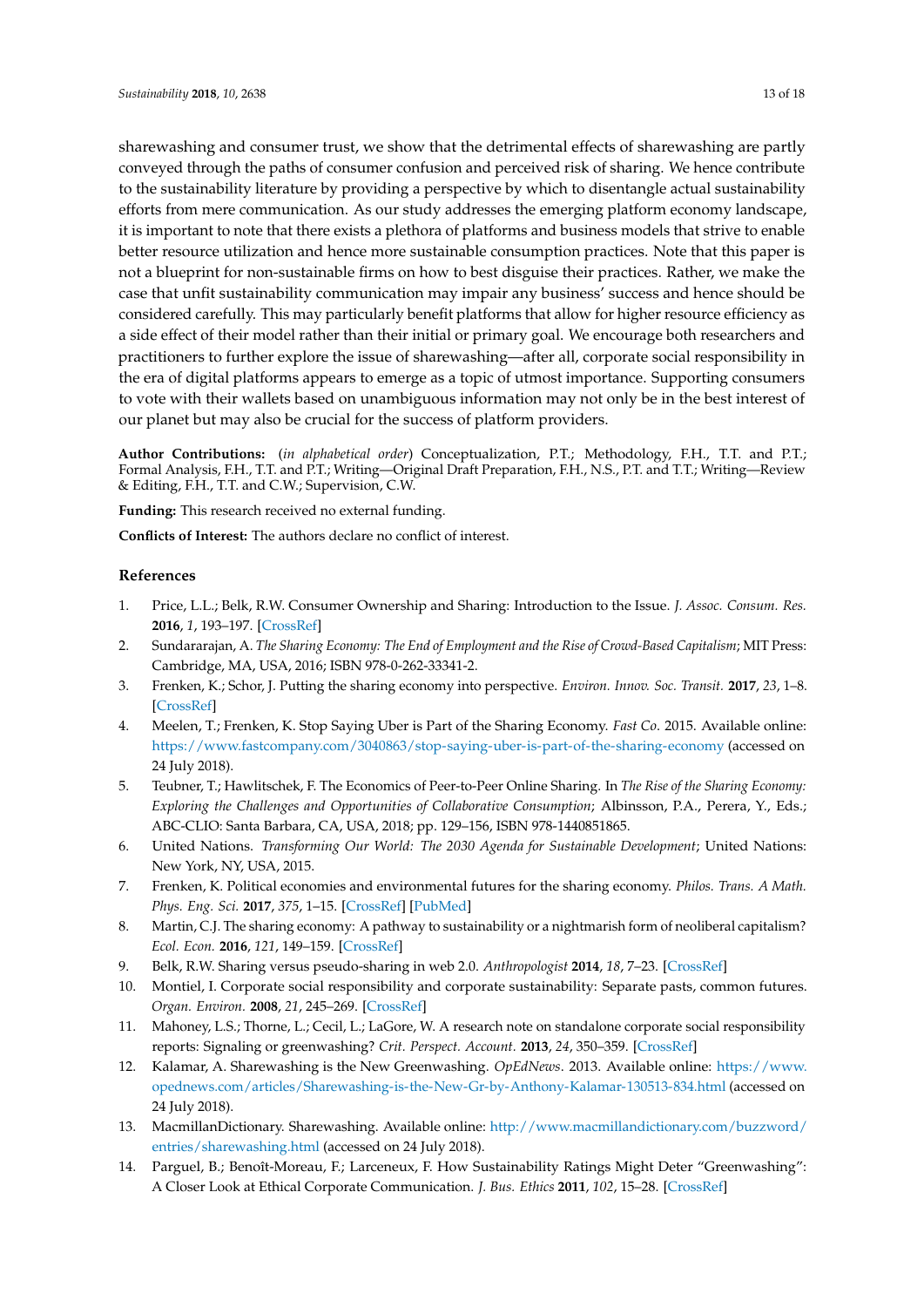- <span id="page-13-0"></span>15. Light, A.; Miskelly, C. Sharing economy vs sharing cultures? Designing for social, economic and environmental good. *Interact. Des. Archit. J.* **2015**, *24*, 49–62.
- <span id="page-13-1"></span>16. Netter, S. *Exploring the Sharing Economy*; Copenhagen Business School: Frederiksberg, Denmark, 2016.
- <span id="page-13-2"></span>17. Huang, L.-S. #WeWashing: When "Sharing" Is Renting and "Community" Is a Commodity. *Huffington Post*. 2015. Available online: [https://www.huffingtonpost.com/leesean-huang/wewashing-when-sharing-is\\_](https://www.huffingtonpost.com/leesean-huang/wewashing-when-sharing-is_b_6879018.html) [b\\_6879018.html](https://www.huffingtonpost.com/leesean-huang/wewashing-when-sharing-is_b_6879018.html) (accessed on 24 July 2018).
- <span id="page-13-3"></span>18. Tu, D.P. *Sharewash in the Sharing Economy: A First Look on the Phenomenon and Effects of Sharewash*; Karlsruhe Institute of Technology: Karlsruhe, Germany, 2017.
- <span id="page-13-4"></span>19. Hawlitschek, F.; Stofberg, N.O.; Teubner, T.; Tu, P.; Weinhardt, C. A First Look on Sharewashing in the Sharing Economy: How False Claims Can Impede Trust Extended Abstract. In Proceedings of the 4th International Workshop on the Sharing Economy (IWSE), Lund, Sweden, 15–16 June 2017.
- <span id="page-13-5"></span>20. Chen, Y.; Chang, C. Greenwash and Green Trust: The Mediation Effects of Green Consumer Confusion and Green Perceived Risk. *J. Bus. Ethics* **2013**, *114*, 489–500. [\[CrossRef\]](http://dx.doi.org/10.1007/s10551-012-1360-0)
- <span id="page-13-6"></span>21. Laufer, W.S. Social Accountability and Corporate Greenwashing. *J. Bus. Ethics* **2003**, *43*, 253–261. [\[CrossRef\]](http://dx.doi.org/10.1023/A:1022962719299)
- <span id="page-13-7"></span>22. Levin, S. Airbnb's data shows that Airbnb helps the middle class. But does it? *Guardian*. 2016. Available online: [https://www.theguardian.com/technology/2016/jul/27/airbnb-panel-democratic](https://www.theguardian.com/technology/2016/jul/27/airbnb-panel-democratic-national-convention-survey)[national-convention-survey](https://www.theguardian.com/technology/2016/jul/27/airbnb-panel-democratic-national-convention-survey) (accessed on 24 July 2018).
- <span id="page-13-8"></span>23. Ganesan, S. Shankar Determinants of long-term orientation in buyer-seller relationships. *J. Mark.* **1994**, *58*, 1–19. [\[CrossRef\]](http://dx.doi.org/10.2307/1252265)
- <span id="page-13-9"></span>24. Chen, Y. The Drivers of Green Brand Equity: Green Brand Image, Green Satisfaction, and Green Trust. *J. Bus. Ethics* **2010**, *93*, 307–319. [\[CrossRef\]](http://dx.doi.org/10.1007/s10551-009-0223-9)
- <span id="page-13-10"></span>25. Mazzella, F.; Sundararajan, A.; Butt d'Espous, V.; Möhlmann, M. How digital trust powers the Sharing Economy: The digitization of trust. *IESE Insight* **2016**, 24–31. [\[CrossRef\]](http://dx.doi.org/10.15581/002.ART-2887)
- <span id="page-13-24"></span>26. Ter Huurne, M.; Ronteltap, A.; Rense, C.; Buskens, V. Understanding trust in the sharing economy: A systematic review. *J. Consum. Behav.* **2017**. [\[CrossRef\]](http://dx.doi.org/10.1002/cb.1667)
- <span id="page-13-11"></span>27. Hawlitschek, F.; Teubner, T.; Weinhardt, C. Trust in the Sharing Economy. *Die Unternehm. Swiss J. Bus. Res. Pract.* **2016**, *70*, 26–44. [\[CrossRef\]](http://dx.doi.org/10.5771/0042-059X-2016-1-26)
- <span id="page-13-12"></span>28. Möhlmann, M. Digital Trust and Peer-to-Peer Collaborative Consumption Platforms: A Mediation Analysis. *SSRN Electron. J.* **2016**. [\[CrossRef\]](http://dx.doi.org/10.2139/ssrn.2813367)
- <span id="page-13-13"></span>29. Mittendorf, C. The Implications of Trust in the Sharing Economy—An Empirical Analysis of Uber. In Proceedings of the Hawaii International Conference on System Sciences 2017 (HICSS-50), Hilton Waikoloa Village, HI, USA, 4–7 January 2017; pp. 5837–5846.
- <span id="page-13-14"></span>30. Ert, E.; Fleischer, A.; Magen, N. Trust and reputation in the sharing economy: The role of personal photos in Airbnb. *Tour. Manag.* **2016**, *55*, 62–73. [\[CrossRef\]](http://dx.doi.org/10.1016/j.tourman.2016.01.013)
- <span id="page-13-23"></span>31. Möhlmann, M.; Geissinger, A. Trust in the Sharing Economy: Platform- Mediated Peer Trust (Forthcoming). In *Cambridge Handbook of the Law and Regulation of the Sharing Economy*; Davidson, N., Infranca, J., Finck, M., Eds.; Cambridge University Press: Cambridge, UK, 2018.
- <span id="page-13-15"></span>32. Hawlitschek, F.; Notheisen, B.; Teubner, T. The limits of trust-free systems: A literature review on blockchain technology and trust in the sharing economy. *Electron. Commer. Res. Appl.* **2018**, *29*, 50–63. [\[CrossRef\]](http://dx.doi.org/10.1016/j.elerap.2018.03.005)
- <span id="page-13-16"></span>33. Meadows, D.H.; Meadows, D.L.; Randers, J.; Behrens, W.W.I. *The Limits to Growth*; Universe Books: New York, NY, USA, 1972; ISBN 0876631650.
- <span id="page-13-17"></span>34. General Assembly of the United Nations (UNGA). *2005 World Summit Outcome*; General Assembly of the United Nations: New York, NY, USA, 2005.
- <span id="page-13-18"></span>35. Heinrichs, H. Sharing Economy: A Potential New Pathway to Sustainability. *GAIA Ecol. Perspect. Sci. Soc.* **2013**, *22*, 228–231. [\[CrossRef\]](http://dx.doi.org/10.14512/gaia.22.4.5)
- <span id="page-13-19"></span>36. Botsman, R.; Rogers, R. *What's Mine Is Yours: The Rise of Collaborative Consumption*; HarperCollins Publishers: New York, NY, USA, 2010; ISBN 9780061963544.
- <span id="page-13-20"></span>37. Demailly, D.; Novel, A.-S. The Sharing Economy: Make It Sustainable. *IDDRI SciencesPo* **2014**, *3*, 14–30.
- <span id="page-13-21"></span>38. Möhlmann, M. Collaborative consumption: Determinants of satisfaction and the likelihood of using a sharing economy option again. *J. Consum. Behav.* **2015**, *14*, 193–207. [\[CrossRef\]](http://dx.doi.org/10.1002/cb.1512)
- <span id="page-13-22"></span>39. Schor, J. Debating the Sharing Economy. *J. Self-Gov. Manag. Econ.* **2016**, *4*, 7–22.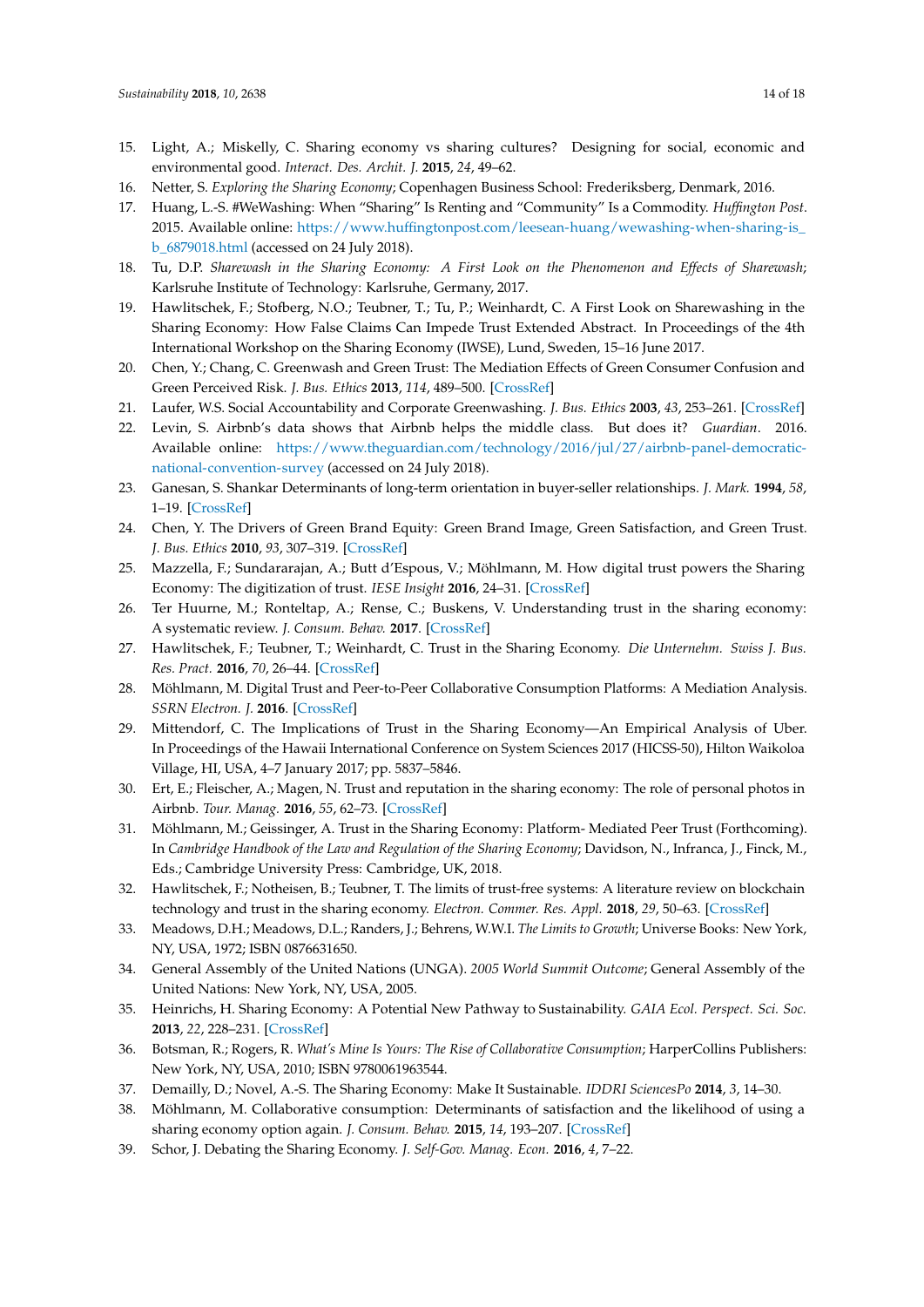- <span id="page-14-0"></span>40. PwC. The Sharing Economy—Consumer Intelligence Series. 2015. Available online: [https:](https://www.pwc.com/us/en/industry/entertainment-media/publications/consumer-intelligence-series/assets/pwc-cis-sharing-economy.pdf) [//www.pwc.com/us/en/industry/entertainment-media/publications/consumer-intelligence-series/](https://www.pwc.com/us/en/industry/entertainment-media/publications/consumer-intelligence-series/assets/pwc-cis-sharing-economy.pdf) [assets/pwc-cis-sharing-economy.pdf](https://www.pwc.com/us/en/industry/entertainment-media/publications/consumer-intelligence-series/assets/pwc-cis-sharing-economy.pdf) (accessed on 24 July 2018).
- <span id="page-14-1"></span>41. Böcker, L.; Meelen, T. Sharing for people, planet or profit? Analysing motivations for intended sharing economy participation. *Environ. Innov. Soc. Transit.* **2017**, *23*, 28–39. [\[CrossRef\]](http://dx.doi.org/10.1016/j.eist.2016.09.004)
- <span id="page-14-2"></span>42. Murillo, D.; Buckland, H.; Val, E. When the sharing economy becomes neoliberalism on steroids: Unravelling the controversies. *Technol. Forecast. Soc. Chang.* **2017**, *125*, 66–76. [\[CrossRef\]](http://dx.doi.org/10.1016/j.techfore.2017.05.024)
- <span id="page-14-3"></span>43. Habibi, M.R.; Davidson, A.; Laroche, M. What managers should know about the sharing economy. *Bus. Horiz.* **2017**, *60*, 113–121. [\[CrossRef\]](http://dx.doi.org/10.1016/j.bushor.2016.09.007)
- <span id="page-14-4"></span>44. Coppola, L. Flash Report: 82% of the S&P 500 Companies Published Corporate Sustainability Reports in 2016. *3BL MEDIA*. 2016. Available online: [https://3blmedia.com/News/Flash-Report-82-SP-500-Companies-](https://3blmedia.com/News/Flash-Report-82-SP-500-Companies-Published-Corporate-Sustainability-Reports-2016)[Published-Corporate-Sustainability-Reports-2016](https://3blmedia.com/News/Flash-Report-82-SP-500-Companies-Published-Corporate-Sustainability-Reports-2016) (accessed on 24 July 2018).
- <span id="page-14-5"></span>45. Dyllick, T.; Muff, K. Clarifying the Meaning of Sustainable Business. *Organ. Environ.* **2016**, *29*, 156–174. [\[CrossRef\]](http://dx.doi.org/10.1177/1086026615575176)
- <span id="page-14-6"></span>46. Doˇcekalová, M.P.; Kocmanová, A. Composite indicator for measuring corporate sustainability. *Ecol. Indic.* **2016**, *61*, 612–623. [\[CrossRef\]](http://dx.doi.org/10.1016/j.ecolind.2015.10.012)
- <span id="page-14-7"></span>47. Alvaredo, F.; Chancel, L.; Piketty, T.; Saez, E.; Zucman, G. Global inequality dynamics: New findings from WID.world. *Am. Econ. Rev.* **2017**, *107*, 404–409. [\[CrossRef\]](http://dx.doi.org/10.1257/aer.p20171095)
- <span id="page-14-8"></span>48. Rogelj, J.; Den Elzen, M.; Höhne, N.; Fransen, T.; Fekete, H.; Winkler, H.; Schaeffer, R.; Sha, F.; Riahi, K.; Meinshausen, M. Paris Agreement climate proposals need a boost to keep warming well below 2 ◦C. *Nature* **2016**, *534*, 631–639. [\[CrossRef\]](http://dx.doi.org/10.1038/nature18307) [\[PubMed\]](http://www.ncbi.nlm.nih.gov/pubmed/27357792)
- <span id="page-14-9"></span>49. Borck, J.C.; Coglianese, C. Voluntary Environmental Programs: Assessing Their Effectiveness. *Annu. Rev. Environ. Resour.* **2009**, *34*, 305–324. [\[CrossRef\]](http://dx.doi.org/10.1146/annurev.environ.032908.091450)
- 50. Porter, M.E.; Kramer, M.R. Creating Shared Value. *Harv. Bus. Rev.* **2011**, *89*, 62–77. [\[CrossRef\]](http://dx.doi.org/10.1108/09600039410055963)
- <span id="page-14-10"></span>51. Reinhardt, F. Market Failure and the Environmental Policies of Firms: Economic Rationales for "Beyond Compliance" Behavior. *J. Ind. Ecol.* **1999**, *3*, 9–21. [\[CrossRef\]](http://dx.doi.org/10.1162/108819899569368)
- <span id="page-14-11"></span>52. Lankoski, L. Corporate responsibility activities and economic performance: A theory of why and how they are connected. *Bus. Strateg. Environ.* **2008**, *17*, 536–547. [\[CrossRef\]](http://dx.doi.org/10.1002/bse.582)
- <span id="page-14-12"></span>53. Vos, J. Actions speak louder than words: Greenwashing in corporate America. *Notre Dame JL Ethics Pub. Pol'y* **2009**, *23*, 673–697. Available online: <https://scholarship.law.nd.edu/ndjlepp/vol23/iss2/13> (accessed on 24 July 2018).
- <span id="page-14-13"></span>54. Pope, S.; Wæraas, A. CSR-Washing is Rare: A Conceptual Framework, Literature Review, and Critique. *J. Bus. Ethics* **2016**, *137*, 173–193. [\[CrossRef\]](http://dx.doi.org/10.1007/s10551-015-2546-z)
- <span id="page-14-14"></span>55. Hooghiemstra, R. Corporate communication and impression management: New perspectives why companies engage in corporate social reporting. *J. Bus. Ethics* **2000**, *27*, 55–68. [\[CrossRef\]](http://dx.doi.org/10.1023/A:1006400707757)
- <span id="page-14-15"></span>56. Niskanen, J.; Nieminen, T. The objectivity of corporate environmental reporting: A study of finnish listed firms' environmental disclosures. *Bus. Strateg. Environ.* **2001**, *10*, 29–37. [\[CrossRef\]](http://dx.doi.org/10.1002/1099-0836(200101/02)10:1<29::AID-BSE268>3.0.CO;2-D)
- <span id="page-14-16"></span>57. Rivera, J.; de Leon, P.; Koerber, C. Is greener whiter yet? The sustainable slopes program after five years. *Policy Stud. J.* **2006**, *34*, 195–221. [\[CrossRef\]](http://dx.doi.org/10.1111/j.1541-0072.2006.00166.x)
- <span id="page-14-17"></span>58. Christmann, P.; Taylor, G. Firm Self-Regulation through International Certifiable Standards: Determinants of Symbolic versus Substantive Implementation. *J. Int. Bus. Stud.* **2006**, *37*, 863–878. [\[CrossRef\]](http://dx.doi.org/10.1057/palgrave.jibs.8400231)
- <span id="page-14-18"></span>59. Ashley-Cantello, W. Advertising watchdog receives record complaints over corporate 'greenwash'. *The Guardian*. 2008. Available online: [https://www.theguardian.com/environment/2008/may/01/](https://www.theguardian.com/environment/2008/may/01/corporatesocialresponsibility.ethicalliving) [corporatesocialresponsibility.ethicalliving](https://www.theguardian.com/environment/2008/may/01/corporatesocialresponsibility.ethicalliving) (accessed on 24 July 2018).
- <span id="page-14-19"></span>60. Furfaro, D. Uber and Lyft ordered to hand over trip data. *New York Post*. 2017. Available online: [https:](https://nypost.com/2017/02/02/uber-and-lyft-ordered-to-hand-over-trip-data/) [//nypost.com/2017/02/02/uber-and-lyft-ordered-to-hand-over-trip-data/](https://nypost.com/2017/02/02/uber-and-lyft-ordered-to-hand-over-trip-data/) (accessed on 24 July 2018).
- <span id="page-14-20"></span>61. Airbnb Environmental Impacts of Home Sharing. Available online: [https://blog.atairbnb.com/](https://blog.atairbnb.com/environmental-impacts-of-home-sharing/) [environmental-impacts-of-home-sharing/](https://blog.atairbnb.com/environmental-impacts-of-home-sharing/) (accessed on 24 July 2018).
- <span id="page-14-21"></span>62. Voytenko Palgan, Y.; Zvolska, L.; Mont, O. Sustainability framings of accommodation sharing. *Environ. Innov. Soc. Transit.* **2017**, *23*, 70–83. [\[CrossRef\]](http://dx.doi.org/10.1016/j.eist.2016.12.002)
- <span id="page-14-22"></span>63. Parguel, B.; Lunardo, R.; Benoit-Moreau, F. Sustainability of the sharing economy in question: When second-hand peer-to-peer platforms stimulate indulgent consumption. *Technol. Forecast. Soc. Chang.* **2017**, *125*, 48–57. [\[CrossRef\]](http://dx.doi.org/10.1016/j.techfore.2017.03.029)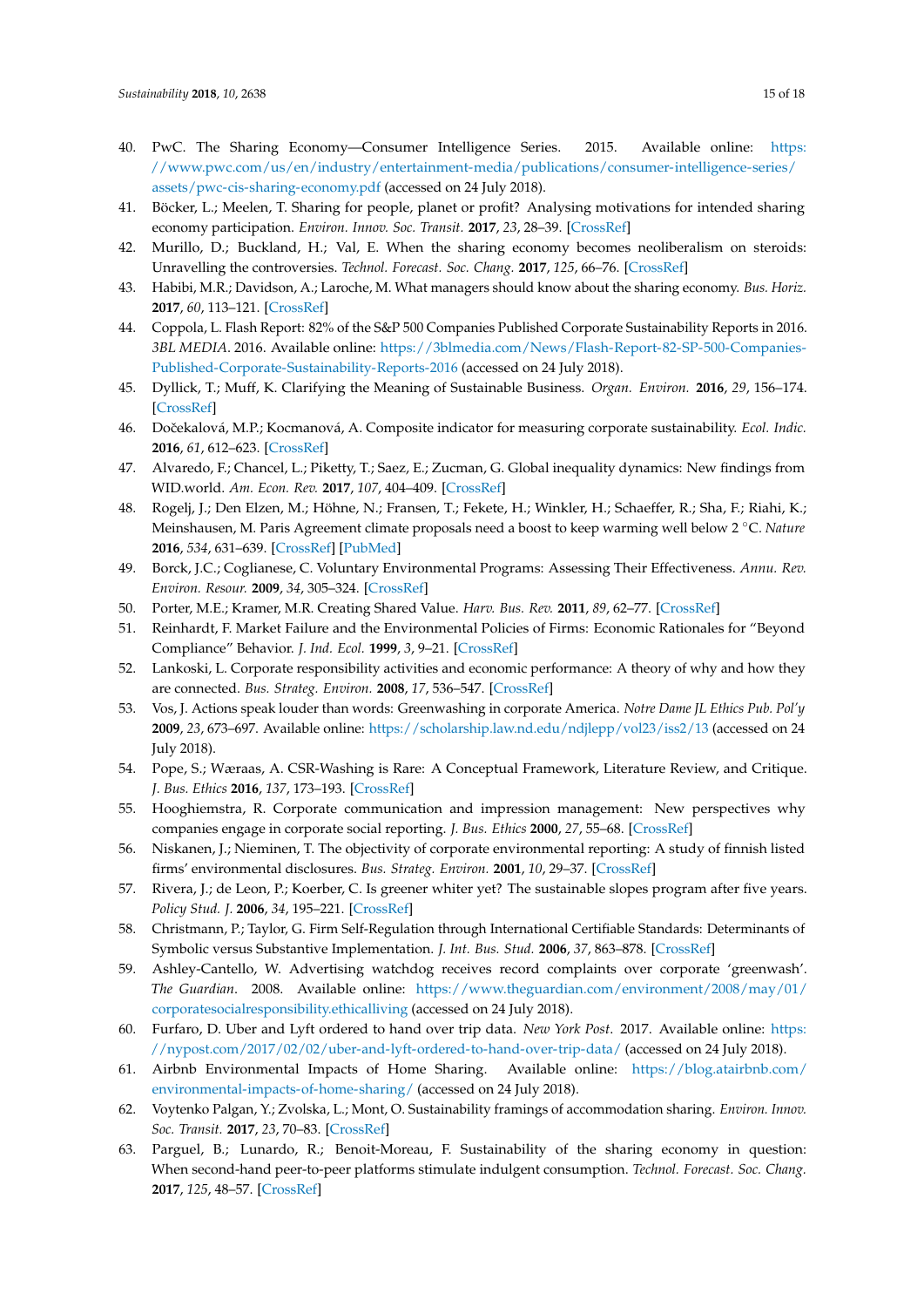- <span id="page-15-0"></span>64. Emerson, S. Uber Wants Us to Think It's Environmentally Friendly, But Is It? *VICE*. 2016. Available online: [https://motherboard.vice.com/en\\_us/article/78kkj9/is-uber-good-or-bad-for-the](https://motherboard.vice.com/en_us/article/78kkj9/is-uber-good-or-bad-for-the-environment)[environment](https://motherboard.vice.com/en_us/article/78kkj9/is-uber-good-or-bad-for-the-environment) (accessed on 24 July 2018).
- <span id="page-15-1"></span>65. Goodman, J.D. Under Mayor de Blasio, City Vehicles Rack Up Miles. *The New York Times*. 2017. Available online: [https://www.nytimes.com/2017/09/22/nyregion/city-owned-vehicle-miles-crashes](https://www.nytimes.com/2017/09/22/nyregion/city-owned-vehicle-miles-crashes-de-blasio.html)[de-blasio.html](https://www.nytimes.com/2017/09/22/nyregion/city-owned-vehicle-miles-crashes-de-blasio.html) (accessed on 24 July 2018).
- <span id="page-15-2"></span>66. Schaller, B. Unsustainable? The Growth of App-Based Ride Services and Traffic, Travel and the Future of New York City. Available online: <http://schallerconsult.com/rideservices/unsustainable.htm> (accessed on 24 July 2018).
- <span id="page-15-3"></span>67. Habibi, M.R.; Kim, A.; Laroche, M. From Sharing to Exchange: An Extended Framework of Dual Modes of Collaborative Nonownership Consumption. *J. Assoc. Consum. Res.* **2016**, *1*, 277–294. [\[CrossRef\]](http://dx.doi.org/10.1086/684685)
- <span id="page-15-4"></span>68. Bardhi, F.; Eckhardt, G.M. Access-Based Consumption: The Case of Car Sharing. *J. Consum. Res.* **2012**, *39*, 881–898. [\[CrossRef\]](http://dx.doi.org/10.1086/666376)
- <span id="page-15-5"></span>69. Mitchell, V.; Papavassiliou, V. Marketing causes and implications of consumer confusion. *J. Prod. Brand Manag.* **1999**, *8*, 319–342. [\[CrossRef\]](http://dx.doi.org/10.1108/10610429910284300)
- <span id="page-15-6"></span>70. Dohmen, T.; Falk, A.; Huffman, D.; Sunde, U.; Schupp, J.; Wagner, G.G. Individual risk attitudes: Measurement, determinants, and behavioral consequences. *J. Eur. Econ. Assoc.* **2011**, *9*, 522–550. [\[CrossRef\]](http://dx.doi.org/10.1111/j.1542-4774.2011.01015.x)
- <span id="page-15-8"></span><span id="page-15-7"></span>71. Peter, J.P.; Ryan, M.J. Investigation of perceived risk at the brand level. *J. Mark.* **1976**, *13*, 184–188. [\[CrossRef\]](http://dx.doi.org/10.2307/3150856)
- 72. Avital, M.; Anderson, M.; Nickerson, J.; Sundararajan, A.; Van Alstyne, M.W.; Verhoeven, D. The Collaborative Economy: A Disruptive Innovation or Much Ado about Nothing? In Proceedings of the 35th International Conference on Information Systems (ICIS 2014), Auckland, New Zealand, 14–17 December 2014.
- <span id="page-15-9"></span>73. Malhotra, A.; Van Alstyne, M.W. The dark side of the sharing economy . . . and how to lighten it. *Commun. ACM* **2014**, *57*, 24–27. [\[CrossRef\]](http://dx.doi.org/10.1145/2668893)
- <span id="page-15-10"></span>74. Hartl, B.; Hofmann, E.; Kirchler, E. Do we need rules for "what's mine is yours"? Governance in collaborative consumption communities. *J. Bus. Res.* **2016**, *69*, 2756–2763. [\[CrossRef\]](http://dx.doi.org/10.1016/j.jbusres.2015.11.011)
- <span id="page-15-11"></span>75. Kassan, J.; Orsi, J. The Legal Landscape of the Sharing Economy. *J. Environ. Law Litig.* **2012**, *27*, 1–20.
- <span id="page-15-12"></span>76. Edelman, B.; Luca, M. Digital Discrimination: The Case of Airbnb.com. *SSRN Electron. J.* **2014**. [\[CrossRef\]](http://dx.doi.org/10.2139/ssrn.2377353)
- <span id="page-15-13"></span>77. Edelman, B.; Luca, M.; Svirsky, D. Racial Discrimination in the Sharing Economy: Evidence from a Field Experiment. *Am. Econ. J. Appl. Econ.* **2017**, *9*, 1–22. [\[CrossRef\]](http://dx.doi.org/10.1257/app.20160213)
- <span id="page-15-14"></span>78. Turnbull, P.W.; Leek, S.; Ying, G. The Mobile Phone Market Customer Confusion: The Mobile. *J. Mark. Cust. Confusion* **2010**, *16*, 143–163. [\[CrossRef\]](http://dx.doi.org/10.1362/026725700785100523)
- <span id="page-15-15"></span>79. Rousseau, D.M.; Sitkin, S.B.; Burt, R.S.; Camerer, C. Not so different after all: A cross discipline view of trust. *Acad. Manag. Rev.* **1998**, *23*, 393–404. [\[CrossRef\]](http://dx.doi.org/10.5465/amr.1998.926617)
- <span id="page-15-16"></span>80. Kalafatis, S.P.; Pollard, M.; East, R.; Tsogas, M.H. Green marketing and Ajzen's theory of planned behaviour: A cross-market examination. *J. Consum. Mark.* **1999**, *16*, 441–460. [\[CrossRef\]](http://dx.doi.org/10.1108/07363769910289550)
- <span id="page-15-17"></span>81. Ramus, C.A.; Montiel, I. When are corporate environmental policies a form of greenwashing? *Bus. Soc.* **2005**, *44*, 377–414. [\[CrossRef\]](http://dx.doi.org/10.1177/0007650305278120)
- <span id="page-15-18"></span>82. Acquier, A.; Daudigeos, T.; Pinkse, J. Promises and paradoxes of the sharing economy: An organizing framework. *Technol. Forecast. Soc. Chang.* **2017**, *125*, 1–10. [\[CrossRef\]](http://dx.doi.org/10.1016/j.techfore.2017.07.006)
- <span id="page-15-19"></span>83. Botsman, R. The Sharing Economy Lacks A Shared Definition. *Fast Company*. 2013. Available online: [https://](https://www.fastcompany.com/3022028/the-sharing-economy-lacks-a-shared-definition) [www.fastcompany.com/3022028/the-sharing-economy-lacks-a-shared-definition](https://www.fastcompany.com/3022028/the-sharing-economy-lacks-a-shared-definition) (accessed on 24 July 2018).
- <span id="page-15-20"></span>84. Oh, S.; Moon, J.Y. Calling for a Shared Understanding of the "Sharing Economy". In Proceedings of the 18th Annual International Conference on Electronic Commerce: E-Commerce in Smart Connected World, Suwon, Korea, 17–19 August 2016. [\[CrossRef\]](http://dx.doi.org/10.1145/2971603.2971638)
- <span id="page-15-21"></span>85. Stephany, A. *The Business of Sharing: Making It in the New Sharing Economy*; Palgrave Macmillan: Basingstoke, UK, 2015; ISBN 978-1-137-37618-3.
- <span id="page-15-22"></span>86. Bellotti, V.; Ambard, A.; Turner, D.; Gossmann, C.; Demková, K.; Carroll, J.M. A Muddle of Models of Motivation For Using Peer-to-Peer Economy Systems. In Proceedings of the 33rd Annual ACM Conference on Human Factors in Computing Systems (CHI'15), Seoul, Korea, 18–23 April 2015; pp. 1085–1094. [\[CrossRef\]](http://dx.doi.org/10.1145/2702123.2702272)
- <span id="page-15-23"></span>87. Mitchell, V.; Walsh, G.; Yamin, M. Towards a conceptual model of consumer confusion. *Adv. Consum. Res.* **2005**, *32*, 143–150.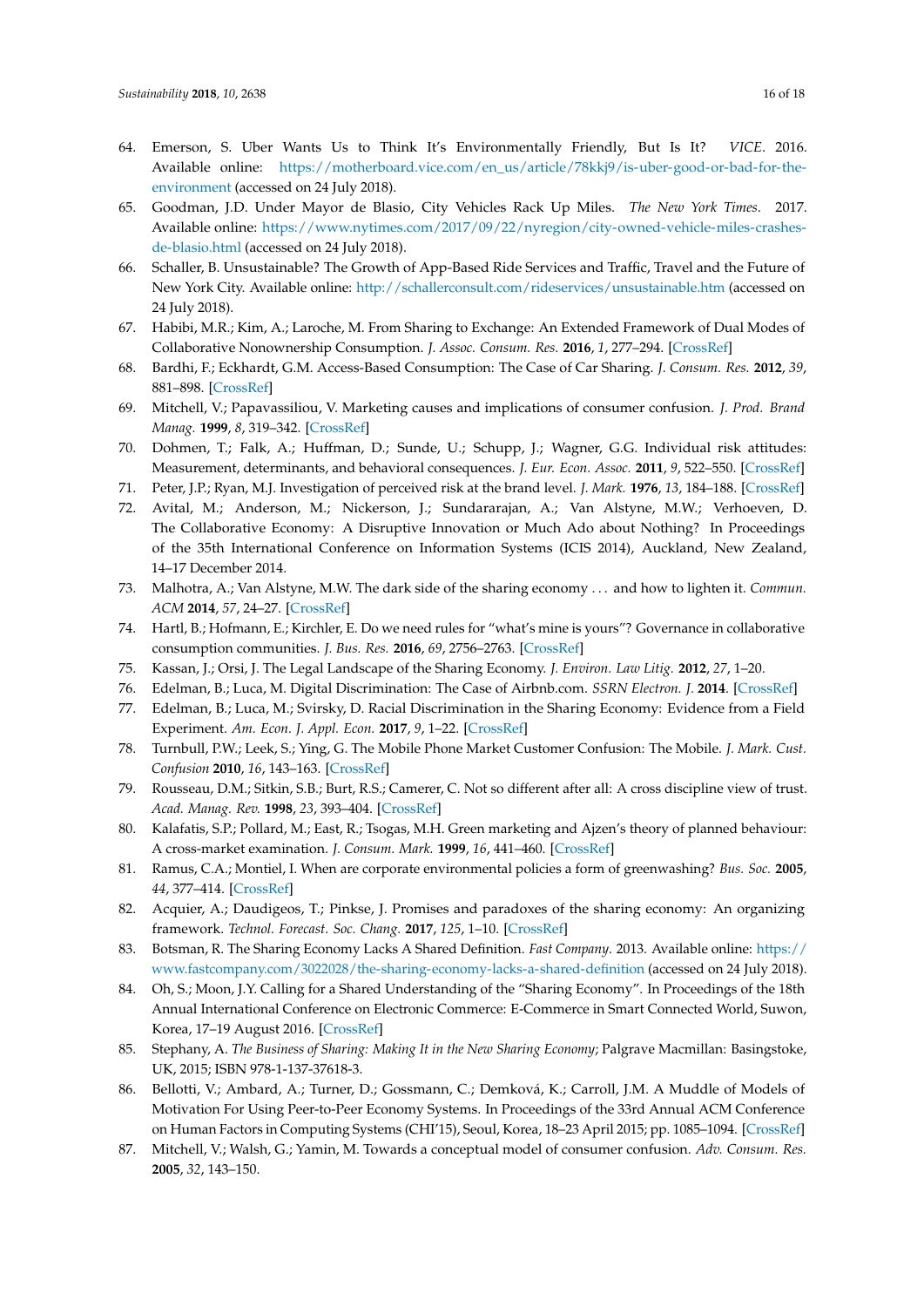- <span id="page-16-0"></span>88. Lu, A.C.C.; Gursoy, D.; Lu, C.Y.R. Antecedents and outcomes of consumers' confusion in the online tourism domain. *Ann. Tour. Res.* **2016**, *57*, 76–93. [\[CrossRef\]](http://dx.doi.org/10.1016/j.annals.2015.11.020)
- <span id="page-16-1"></span>89. Walsh, G.; Mitchell, V. The effect of consumer confusion proneness on word of mouth, trust, and customer satisfaction. *Eur. J. Mark.* **2010**, *44*, 838–859. [\[CrossRef\]](http://dx.doi.org/10.1108/03090561011032739)
- <span id="page-16-2"></span>90. Matzler, K.; Stieger, D.; Füller, J. Consumer Confusion in Internet-Based Mass Customization: Testing a Network of Antecedents and Consequences. *J. Consum. Policy* **2011**, *34*, 231–247. [\[CrossRef\]](http://dx.doi.org/10.1007/s10603-011-9157-6)
- <span id="page-16-3"></span>91. Darke, P.R.; Ashworth, L.; Ritchie, R.J.B. Damage from Corrective Advertising: Causes and Cures. *J. Mark.* **2008**, *72*, 81–97. [\[CrossRef\]](http://dx.doi.org/10.1509/jmkg.72.6.81)
- <span id="page-16-4"></span>92. Hausemer, P.; Rzepecka, J.; Dragulin, M.; Vitiello, S.; Rabuel, L.; Nunu, M.; Diaz, A.R.; Psaila, E.; Fiorentini, S.; Gysen, S.; et al. *Exploratory Study of Consumer Issues in Online Peer-to-Peer Platform Markets*; European Commission: Brussel, Belgium, 2017.
- <span id="page-16-5"></span>93. BlaBlaCar Let's Tackle Air Pollution. Available online: [https://www.blablacar.co.uk/blablalife/reinventing](https://www.blablacar.co.uk/blablalife/reinventing-travel/lets-tackle-air-pollution)[travel/lets-tackle-air-pollution](https://www.blablacar.co.uk/blablalife/reinventing-travel/lets-tackle-air-pollution) (accessed on 24 July 2018).
- <span id="page-16-6"></span>94. Airbnb We Accept. Available online: <https://marketing.atairbnb.com/casestudies/we-accept> (accessed on 24 July 2018).
- <span id="page-16-7"></span>95. Herndon, N.C. The Sharing Economy: Opportunities and Challenges for Marketing Channels and Supply Chains. *J. Mark. Channels* **2017**, *24*, 1–2. [\[CrossRef\]](http://dx.doi.org/10.1080/1046669X.2017.1346970)
- <span id="page-16-8"></span>96. Mair, J.; Reischauer, G. Capturing the dynamics of the sharing economy: Institutional research on the plural forms and practices of sharing economy organizations. *Technol. Forecast. Soc. Chang.* **2017**, *125*, 11–20. [\[CrossRef\]](http://dx.doi.org/10.1016/j.techfore.2017.05.023)
- <span id="page-16-9"></span>97. Grinevich, V.; Huber, F.; Karataş-Özkan, M.; Yavuz, Ç. Green entrepreneurship in the sharing economy: Utilising multiplicity of institutional logics. *Small Bus. Econ.* **2017**, 1–18. [\[CrossRef\]](http://dx.doi.org/10.1007/s11187-017-9935-x)
- 98. Nijland, H.; van Meerkerk, J. Mobility and environmental impacts of car sharing in the Netherlands. *Environ. Innov. Soc. Transit.* **2017**, *23*, 84–91. [\[CrossRef\]](http://dx.doi.org/10.1016/j.eist.2017.02.001)
- <span id="page-16-10"></span>99. Wegmann, J.; Jiao, J. Taming Airbnb: Toward guiding principles for local regulation of urban vacation rentals based on empirical results from five US cities. *Land Use Policy* **2017**, *69*, 494–501. [\[CrossRef\]](http://dx.doi.org/10.1016/j.landusepol.2017.09.025)
- <span id="page-16-11"></span>100. Lee, D. How Airbnb Short-Term Rentals Exacerbate Los Angeles's Affordable Housing Crisis: Analysis and Policy Recommendations. *Harv. Law Policy Rev.* **2016**, *10*, 229–253. [\[CrossRef\]](http://dx.doi.org/10.1525/sp.2007.54.1.23)
- <span id="page-16-12"></span>101. Harridge-March, S. Can the building of trust overcome consumer perceived risk online? *Mark. Intell. Plan.* **2006**, *24*, 746–761. [\[CrossRef\]](http://dx.doi.org/10.1108/02634500610711897)
- <span id="page-16-13"></span>102. Kaplan, R.A.; Nadler, M.L. Airbnb: A Case Study in Occupancy Regulation and Taxation. *Univ. Chic. Law Rev.* **2015**, *60*, 103–115. [\[CrossRef\]](http://dx.doi.org/10.1525/sp.2007.54.1.23)
- <span id="page-16-14"></span>103. Koehn, D. The nature of and conditions for online trust. *J. Bus. Ethics* **2003**, *43*, 3–19. [\[CrossRef\]](http://dx.doi.org/10.1023/A:1022950813386)
- <span id="page-16-15"></span>104. Akbar, P.; Mai, R.; Hoffmann, S. When do materialistic consumers join commercial sharing systems. *J. Bus. Res.* **2016**, *69*, 4215–4224. [\[CrossRef\]](http://dx.doi.org/10.1016/j.jbusres.2016.03.003)
- <span id="page-16-24"></span>105. Godelnik, R. Millennials and the sharing economy: Lessons from a 'buy nothing new, share everything month' project. *Environ. Innov. Soc. Transit.* **2017**, *23*, 40–52. [\[CrossRef\]](http://dx.doi.org/10.1016/j.eist.2017.02.002)
- <span id="page-16-16"></span>106. Ranzini, G.; Newlands, G.; Anselmi, G.; Andreotti, A.; Eichhorn, T.; Etter, M.; Hoffmann, C.P.; Jürss, S.; Lutz, C. Millennials and the Sharing Economy: European Perspectives. *SSRN Electron. J.* **2017**. [\[CrossRef\]](http://dx.doi.org/10.2139/ssrn.3061704)
- <span id="page-16-17"></span>107. Ringle, C.M.; Wende, S.; Becker, J.-M. SmartPLS 3. 2015. Available online: <https://www.smartpls.com/> (accessed on 24 July 2018).
- <span id="page-16-18"></span>108. Sarstedt, M.; Hair, J.F.; Ringle, C.M.; Thiele, K.O.; Gudergan, S.P. Estimation issues with PLS and CBSEM: Where the bias lies! *J. Bus. Res.* **2016**, *69*, 3998–4010. [\[CrossRef\]](http://dx.doi.org/10.1016/j.jbusres.2016.06.007)
- <span id="page-16-19"></span>109. Gefen, D.; Straub, D.W.; Boudreau, M.-C. Structural Equation Modeling and Regression: Guidelines for Research Practice. *Commun. Assoc. Inf. Syst.* **2000**, *4*, 7.
- <span id="page-16-20"></span>110. Hair, J.F.; Hult, G.T.M.; Ringle, C.M.; Sarstedt, M. *A Primer on Partial Least Squares Structural Equation Modeling (PLS-SEM)*; SAGE Publications: New York, NY, USA, 2016.
- <span id="page-16-21"></span>111. Cohen, J. A Power Primer. *Psychol. Bull.* **1992**, *112*, 155–159. [\[CrossRef\]](http://dx.doi.org/10.1037/0033-2909.112.1.155) [\[PubMed\]](http://www.ncbi.nlm.nih.gov/pubmed/19565683)
- <span id="page-16-22"></span>112. Fornell, C.; Larcker, D.F. Evaluating structural equation models with unobservable variables and measurement error. *J. Mark. Res.* **1981**, *18*, 39–50. [\[CrossRef\]](http://dx.doi.org/10.2307/3151312)
- <span id="page-16-23"></span>113. Chin, W.W. The partial least squares approach to structural equation modeling. *Mod. Methods Bus. Res.* **1998**, *295*, 295–336.